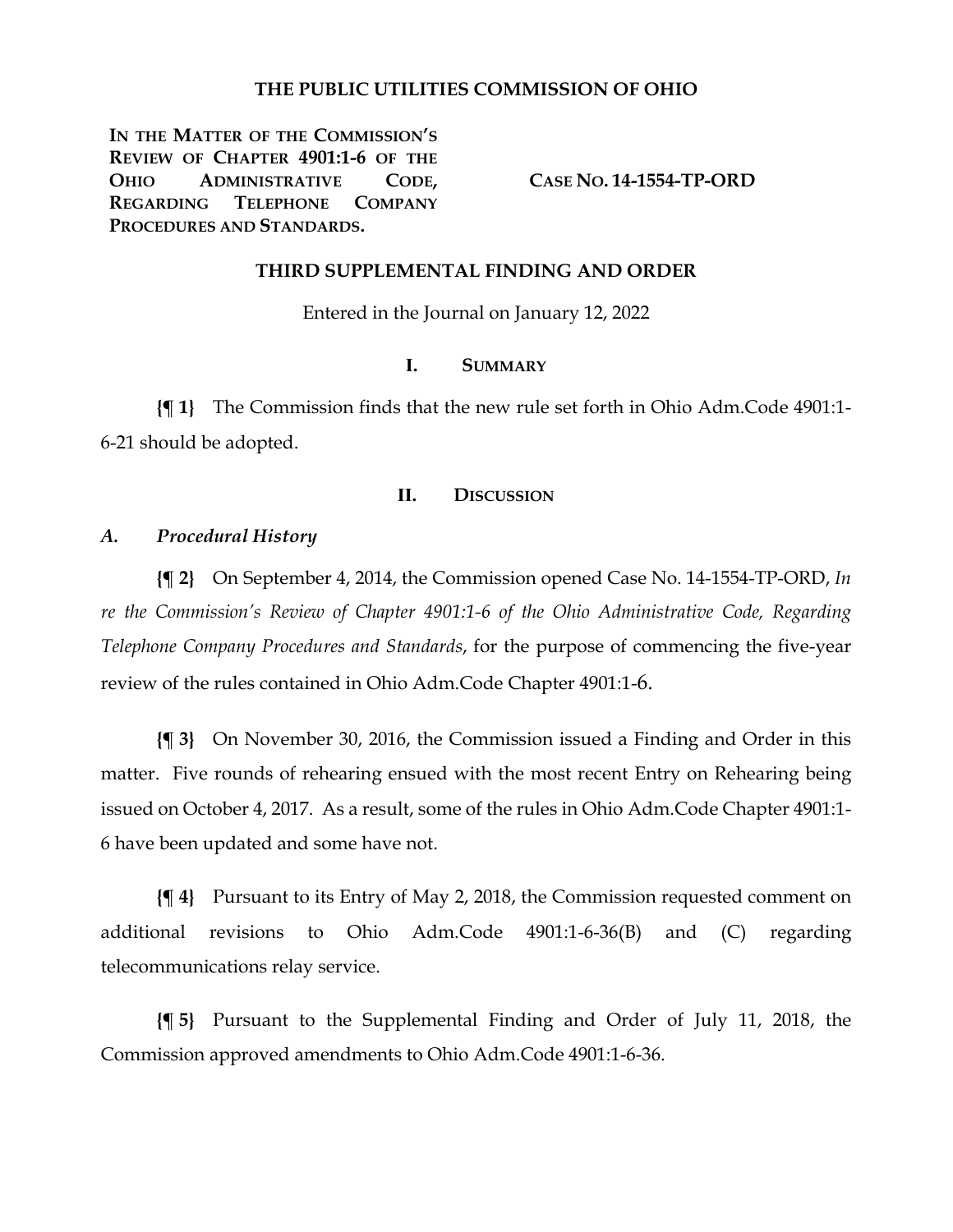**{¶ 6}** Pursuant to the Entry of July 2, 2019, the Commission, among other things, requested comments on proposed revisions to Ohio Adm.Code 4901:1-6-02, 4901:1-6-07, and 4901:1-6-21 (4901:1-6-21 or Rule 21).

**{¶ 7}** Pursuant to the Second Supplemental Finding and Order of October 21, 2020, the Purpose and Scope rule, Ohio Adm. Code 4901:1-6-02 Paragraph (H), was updated to reflect October 1, 2020 as the date whereby citations to the United States Code and the Code of Federal Regulations (C.F.R.) is incorporated by reference.

**{¶ 8}** Pursuant to the Entry of August 25, 2021, the Commission sought comments on a new proposed Ohio Adm.Code 4901:1-6-21 regarding the withdrawal or abandonment of basic local exchange service (BLES) or voice service by a provider of telecommunications service. Initial and reply comments were due on September 1 and September 10, 2021, respectively. Initial comments were filed by AT&T Ohio; The Ohio Cable Telecommunications Association (OCTA); The Ohio Telecom Association (OTA); Advocates for Basic Legal Equality, Inc., Legal Aid Society of Columbus, Office of the Ohio Consumers' Counsel, Ohio Poverty Law Center, Pro Seniors, Inc., and Southeastern Ohio Legal Services (collectively, Consumer Groups). Reply comments were filed by these same entities.

### *B. Summary of the Comments*

**{¶ 9}** In support of the modified, proposed Rule 21, the Commission asserted that the proposed rule adds relevant details to the process that a carrier will utilize in filing for the withdrawal or abandonment of BLES. The modified, proposed rule also includes critical provisions to safeguard the protection, welfare, and safety of the public for purposes of ensuring that Ohioans have access to call emergency service providers and 9-1-1 authorities. See 14-1554-TP-ORD, Entry (Aug. 25, 2021) at 3. In its Entry of August 25, 2021, the Commission stated that in both its November 30, 2016 Finding and Order and its Second Entry on Rehearing issued April 7, 2017, the Commission specifically noted that R.C. 4927.03(A) gives the Commission jurisdiction over services that the General Assembly otherwise prohibited from regulation if the exercise of such Commission authority is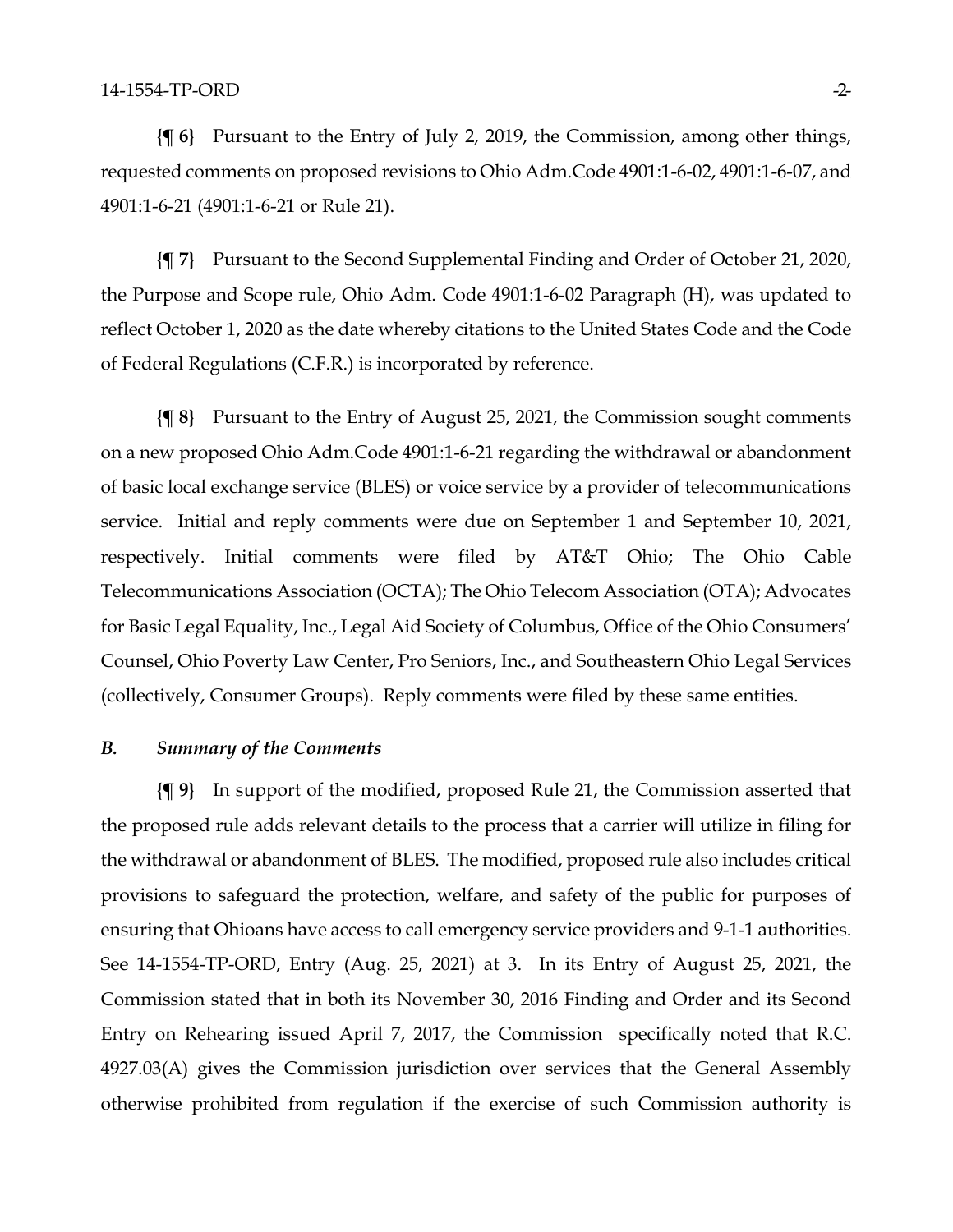necessary for the protection, welfare, and safety of the public and the Commission adopts rules specifying the necessary regulation. The Commission asserted that proposed Ohio Adm.Code 4901:1-6-21 is narrowly tailored to achieve that goal and will give meaning to the critical safeguard that the General Assembly recognized when enacting the safety and welfare provisions of R.C. 4927.03(A). See 14-1554-TP-ORD, Entry (Aug. 25, 2021) at 4.

**{¶ 10}** AT&T Ohio opines that Am. Sub. H.B. 64 of the 131st Ohio General Assembly (H.B. 64) added R.C. 4927.10 to encourage the deployment of new telecommunications technologies, while at the same time ensuring that existing customers continue to have reasonable alternatives for service. Specifically, AT&T Ohio submits that H.B. 64 permits an incumbent local exchange carrier (ILEC) to withdraw or abandon its provision of BLES in an exchange so long as the ILEC has the permission of the Federal Communications Commission (FCC) to withdraw the interstate portions of BLES and so long as the ILEC provides at least 120 days' prior notice of such withdrawal to the Commission and to its affected customers. According to AT&T Ohio, ILECs that withdraw BLES in accordance with the statute are relieved of their duties as carrier of last resort for the particular exchange and that if any residential customer is unable to obtain reasonable and comparatively priced voice service, there is a Commission-enforced fail-safe mechanism for ensuring service to that customer. (Initial Comments at 1.)

**{¶ 11}** Citing to *In re Central Ohio Joint Voc. Sch. Dist. Bd. of Ed. V. Ohio Bur. Of Employment Servs.*, 21 Ohio St.3d 5, 10, 487 N.E.2d 288, 292 (1986), AT&T Ohio states that the Ohio Supreme Court has long recognized that "administrative rules, in general, may not add or subtract from \*\*\* the legislative enactment." AT&T Ohio also opines that an administrative rule's impermissible addition to or subtraction from a statute is one means of creating a clear conflict between a statute and a rule (citing 2 Ohio Jur. 3d, Admin Law §41 (3d ed. 2015). (Initial Comments at 2.)

**{¶ 12}** Specific to proposed Rule 21(F), AT&T Ohio believes that the obligations it imposes on providers of reasonable and comparably priced voice service offered to former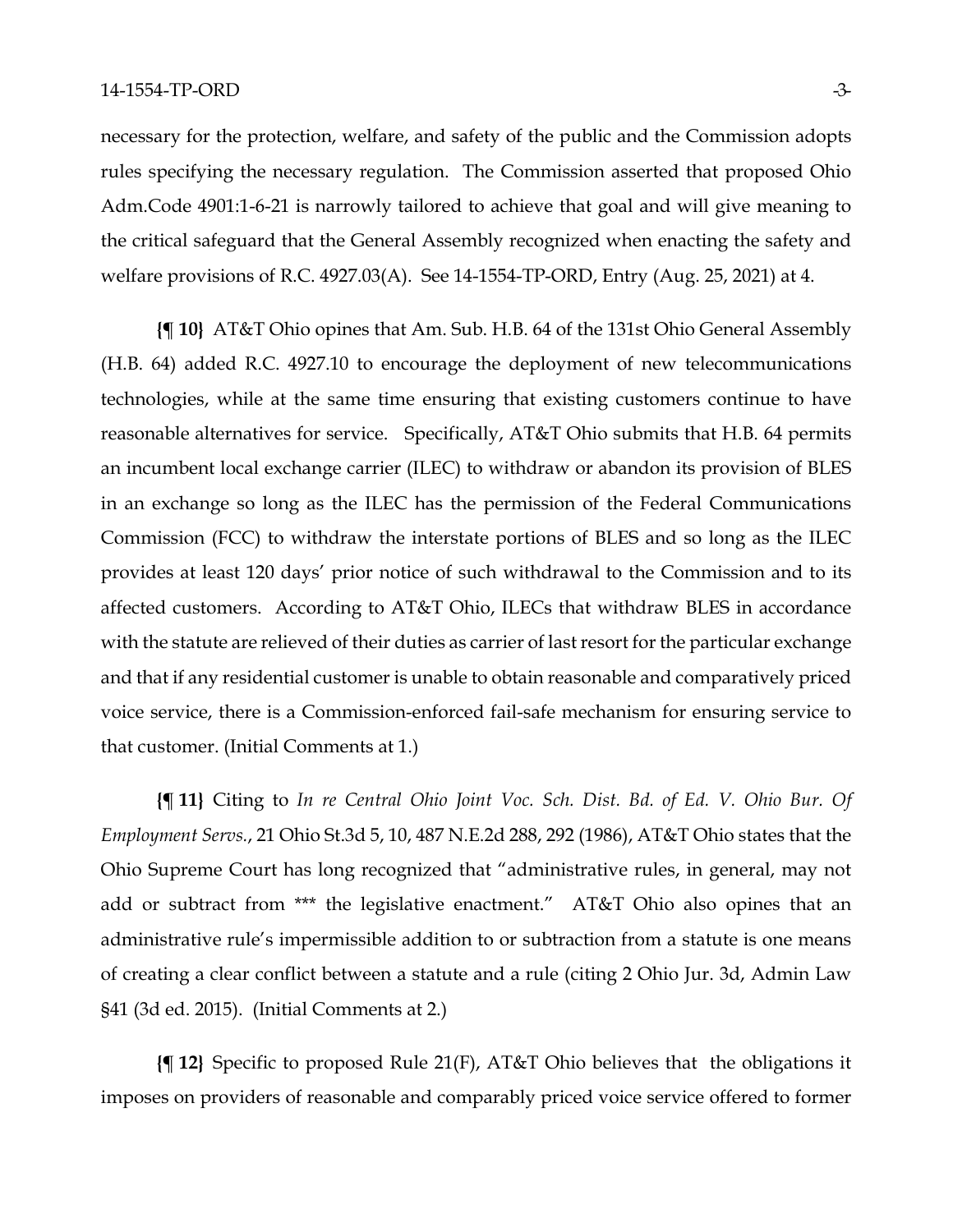customers of an ILEC that withdrew BLES, impermissibly adds to, and does not properly implement R.C. 4927.10. In support of its position, AT&T Ohio focuses on the Legislature's requirements on ILECs relative to the withdrawal of BLES and the fact that the Legislature did not implement any additional regulations regarding the subsequent withdrawal of service by a subsequent alternative provider. Therefore, AT&T Ohio argues that the Commission cannot properly impose a regulatory burden on an alternative provider when the Legislature chose not to implement one. (AT&T Ohio Initial Comments at 3-4.) In addition to regulating providers that the Legislature chose not to regulate, AT&T Ohio contends that the proposed rule also attempts to regulate services that the Legislature chose not to regulate. Specifically, AT&T Ohio points out that proposed Rule 21(F) governs the withdrawal of "voice grade service" which is far broader than BLES. In particular, citing to R.C. 4927.01, AT&T Ohio notes that BLES is limited to single-line residential service without any bundle or package of services, but voice service is not limited to either limitation. Therefore, AT&T Ohio contends that proposed Rule 21(F) impermissibly adds to, and thus conflicts with, H.B. 64. (Initial Comments at 4.)

**{¶ 13}** Regarding proposed Rule 21(G), AT&T Ohio argues that it adds to, and does not properly implement R.C. 4927.10. In support of its position, AT&T Ohio avers that the statute imposes no obligation on the provider of a reasonable and comparatively priced voice service to former customers of the ILEC that withdrew BLES. Therefore, AT&T Ohio believes that such a provider does not violate the statute if it withdraws or abandons service. (Initial Comments at 6.)

**{¶ 14}** For both proposed Rules 21(F) and (G), AT&T Ohio rejects the Commission's contention that the proposed rules are appropriate based on the language of R.C. 4927.03(A), which allows for the Commission to exercise authority if it is necessary for the protection, welfare, and safety of the public. Based on the Commission's stated rationale, AT&T Ohio believes that the Commission could wrongly apply its regulation under proposed Rule 21(G) to any sole provider, including competitive local exchange carriers (CLECs), edge-out ILECs, and perhaps other providers that are not "new technology providers." AT&T Ohio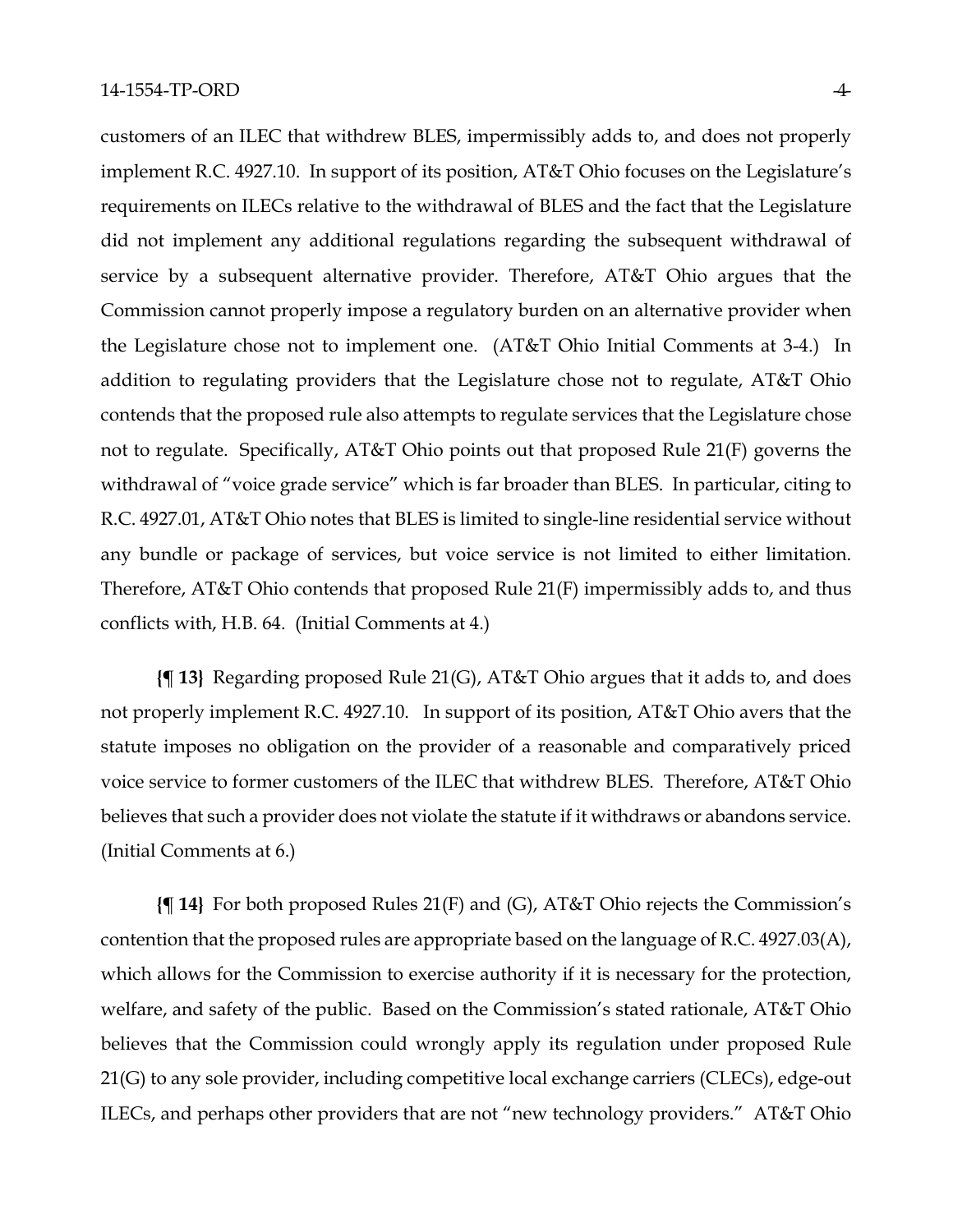argues that the three exceptions set forth in R.C. 4927.03(A) are merely carve-outs from the general prohibition against regulation of new technology providers and that they do not authorize regulation of new technology providers that is impermissible with respect to providers in general. In support of its position, AT&T Ohio reiterates its claim that proposed Rule 21 is unlawful because its conflicts with the intent of H.B. 64. (Initial Comments at 6- 7.)

**{¶ 15}** AT&T Ohio contends that the intent of proposed Rule 21(F) and (G) improperly extends to the successor providers of service that replaced the ILEC's BLES. AT&T Ohio asserts that those provisions could also be improperly extended to any provider of voice service that is the sole provider of voice service, including in the scenario in which a voice over Internet protocol (VoIP) provider is the sole provider of voice service even if the customer was never an ILEC BLES customer (Initial Comments at 8).

**{¶ 16}** In response to OCTA's contention, discussed below, that the 9-1-1 requirements set forth in R.C. 4927.15 eliminate the need for proposed Rule 21(F) and (G), AT&T Ohio opines that R.C. 4927.15 does not require the offering of any specific service but, instead, stands for the proposition that if a specified service is offered, it must be tariffed (Reply Comments at 2).

**{¶ 17}** In response to the protections proposed by Consumer Groups, discussed below, AT&T Ohio submits that the vast majority of Ohioans have wireless service and other services that are more advanced than BLES. In support of its position, AT&T Ohio relies on a 2018 Center for Disease Control, National Center for Health Statistics survey reflecting that statewide, 58 percent of respondents are wireless only and that 4 percent of respondents are landline only. For those Ohioans that continue to rely on BLES, AT&T Ohio opines that this number is small and diminishing and that safeguards are already in place without the need for the additional requirements proposed by Consumer Groups. Additionally, AT&T Ohio submits that federal and state policies are focused on solving the problems of rural coverage for both broadband and wireless coverage. (Reply Comments at 2-3.)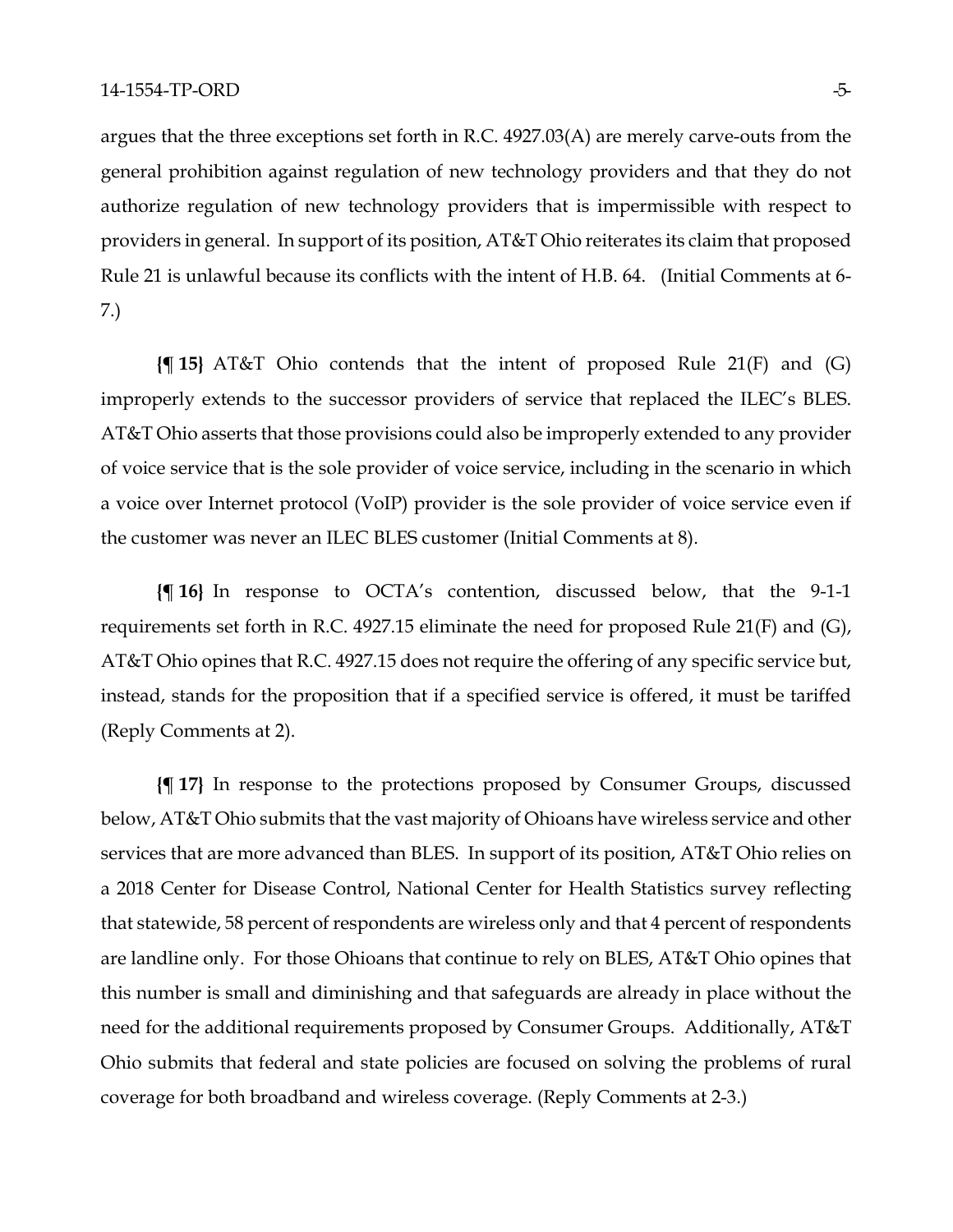**{¶ 18}** AT&T Ohio rejects the additional regulation proposed by Consumer Groups discussed below. Regarding Consumer Groups proposed changes to the customer notice requirements, AT&T Ohio believes that Rule 7 and revised Rule 21 thoroughly address all of the various customer notice requirements and that there is no reason for them to be revisited now. (Reply Comments at 3.)

**{¶ 19}** Citing R.C. 4927.02(A)(1), R.C. 4927.01(A)(1)(b)(iv), and 47 C.F.R. 54.101(a)(1), Consumer Groups assert that Ohioans access to basic telephone service and 9-1-1 emergency services is in the public interest and is protected by Ohio law and federal rules. Additionally, Consumer Groups contend that for nearly one million Ohio consumers, there is no access to broadband or broad-based VoIP service and that many Ohioans in rural areas lack adequate cellular service to use in lieu of basic wired telephone service. Consumer Groups also recommend that when voice service consumers' access to 9-1-1 is being discontinued, the Commission should provide these consumers with notice and the same assistance that basic service consumers receive under R.C.  $4927.10(B)(1)(a)(6)$ . (Reply Comments at 1-2.) While Consumer Groups support the Commission's proposals, they recommend further changes to the modified proposed rules to protect consumers.

**{¶ 20}** Consumer Groups contend that the definition of "reasonable and comparatively" priced voice service in proposed Rule 21(A) is unreasonable because it is vague regarding which threshold would apply for determining that a service is presumptively deemed "comparatively" priced subject to rebuttal. Specifically, Consumer Groups question what would happen in those situations in which the consumers' basic voice service is available at the FCC's rate floor but more than twenty percent above the incumbent provider's rate. Therefore, Consumer Groups believe that the definition of "reasonable and comparatively priced service" should be clarified and strengthened to protect potentially affected residential consumers. (Initial Comments at 4.)

**{¶ 21}** Specifically, Consumer Groups recommend that proposed Rule 4901:1-6- 21(A) should be revised to reflect that a voice service is presumptively deemed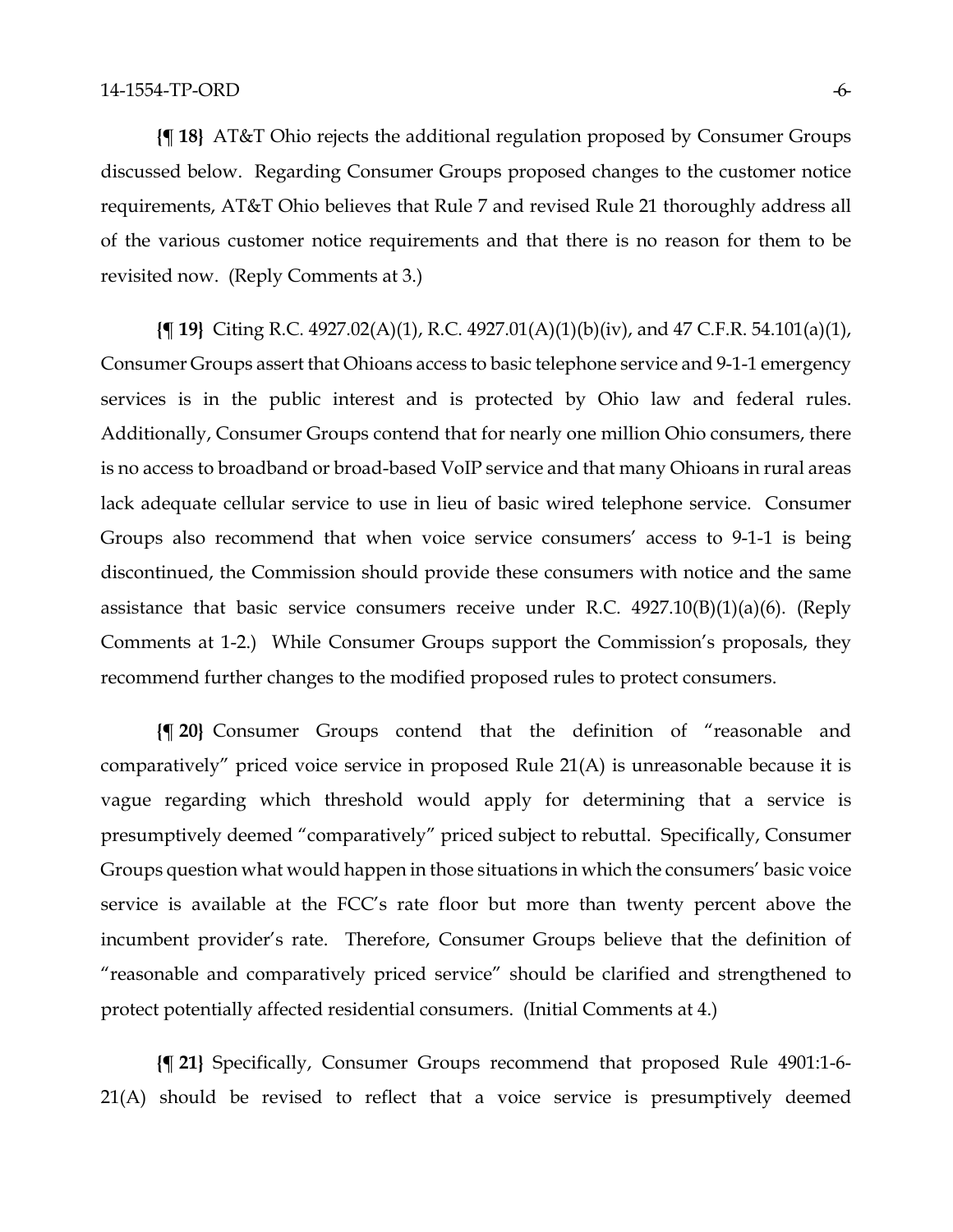comparatively priced, subject to rebuttal, if the rate does not exceed the lesser of: (a) the ILEC's BLES rate by more than twenty percent or (b) the FCC's urban rate floor as defined in 47 C.F.R. 54.313(a)(2). Consumer Groups believe that this change will remove any ambiguity in the draft rule and will protect residential customers, including low-income customers from possible exorbitant rate increases for alternative voice service. (Initial Comments at 5.)

**{¶ 22}** Consumer Groups opine that the Commission has authority to regulate some voice services and points out that voice service includes all of the applicable functionalities described in 47 C.F.R. 54.101(a) including (a) voice grade access to the public switched network or its functional equivalent; (b) minutes of use for local service provided at no additional charge to end users; (c) access to the emergency services provided by local government or other public safety organizations, such as 9-1-1 and enhanced 9-1-1, and (d) toll limitation services to qualifying low-income consumers. Consumer Groups believe that the Commission should apply proposed Rule 21(F) to any voice service that was commercially available as of September 13, 2010, or employs technology that was available for commercial use as of September 13, 2010. (Reply Comments at 3-4.)

**{¶ 23}** Consumer Groups support the adoption of proposed Rule 21(G). Consumer Groups believe that if a voice service provider withdraws or abandons service to a consumer and the consumer would have no access to 9-1-1 service, the Commission should treat the consumer the same as a consumer of withdrawn BLES and attempt to find a willing provider of service to the consumer if the Commission determines that the voice service is the only access to 9-1-1 service for one or more residential customers. Consumer Groups contend that the health and safety of these consumers should not be jeopardized simply because their voice service provider chooses to no longer serve them, resulting in the discontinuance of access to 9-1-1 service. (Reply Comments at 5-6.)

**{¶ 24}** Consumer Groups advocate that the 120-day advanced customer notice regarding the withdrawal of BLES or discontinuance of voice service required pursuant to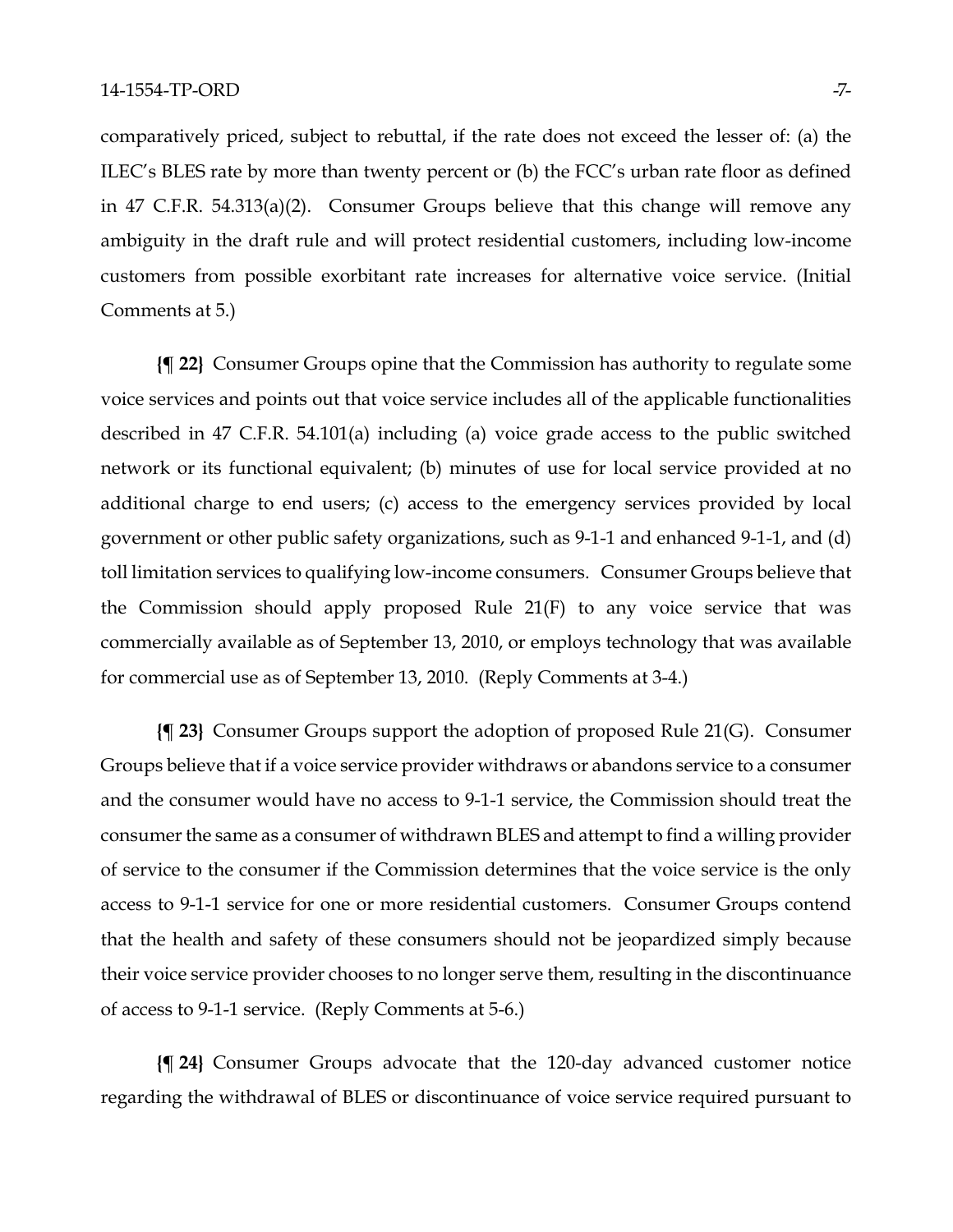proposed Rule 4901:1-6-21(B)(2) should be mailed to consumers separately from their telephone bills and should be prominently identified as a notice of service withdrawal or discontinuance. Additionally, Consumer Groups believe that consumers should be reminded every 30 days, separately from their monthly bill, that their telephone company is ending service. According to Consumer Groups, this notice should continue until the discontinuance of service is effective. In support of their recommendation, Consumer Groups assert that communications to customers regarding imminent change to basic telephone service and 9-1-1 emergency services must be done via a standalone notice in order to avoid the notice being overlooked. (Consumer Groups Initial Comments at 6-7.)

**{¶ 25}** Consumer Groups argue that proposed Rule 21(B)(1) unreasonably places customers at risk for unlawful withdrawal of their basic service because the rule does not require submission of a final order from the FCC giving the telephone company the requisite authorization to withdraw basic service under R.C. 4927.10(A). In support of its position, Consumer Groups contend that only a final FCC order authorizing removal of the interstate access component of basic service would provide a telephone company with the requisite statutory authority to begin the process of withdrawing customers' basic service. Consumer Groups note that similar to the Commission, the FCC has a reconsideration process for its initial orders. Therefore, Consumer Groups believe that the 120-day period for basic service withdrawal should not begin until the telephone company provides the Commission with a final FCC order (i.e., an order on reconsideration or one for which no petitions for reconsideration have been filed) authorizing the company to remove the interstate access component of its basic service. Specifically, Consumer Groups assert that consumers would be harmed if a telephone company is allowed to withdraw basic service before the reconsideration process at the FCC is completed due to the fact that the telephone company would not have the requisite authority to withdraw basic service if on rehearing the FCC was to reverse its initial ruling. According to Consumer Groups this could result in consumers wasting both time and expense in seeking out alternative providers. (Initial Comments at 7-8.)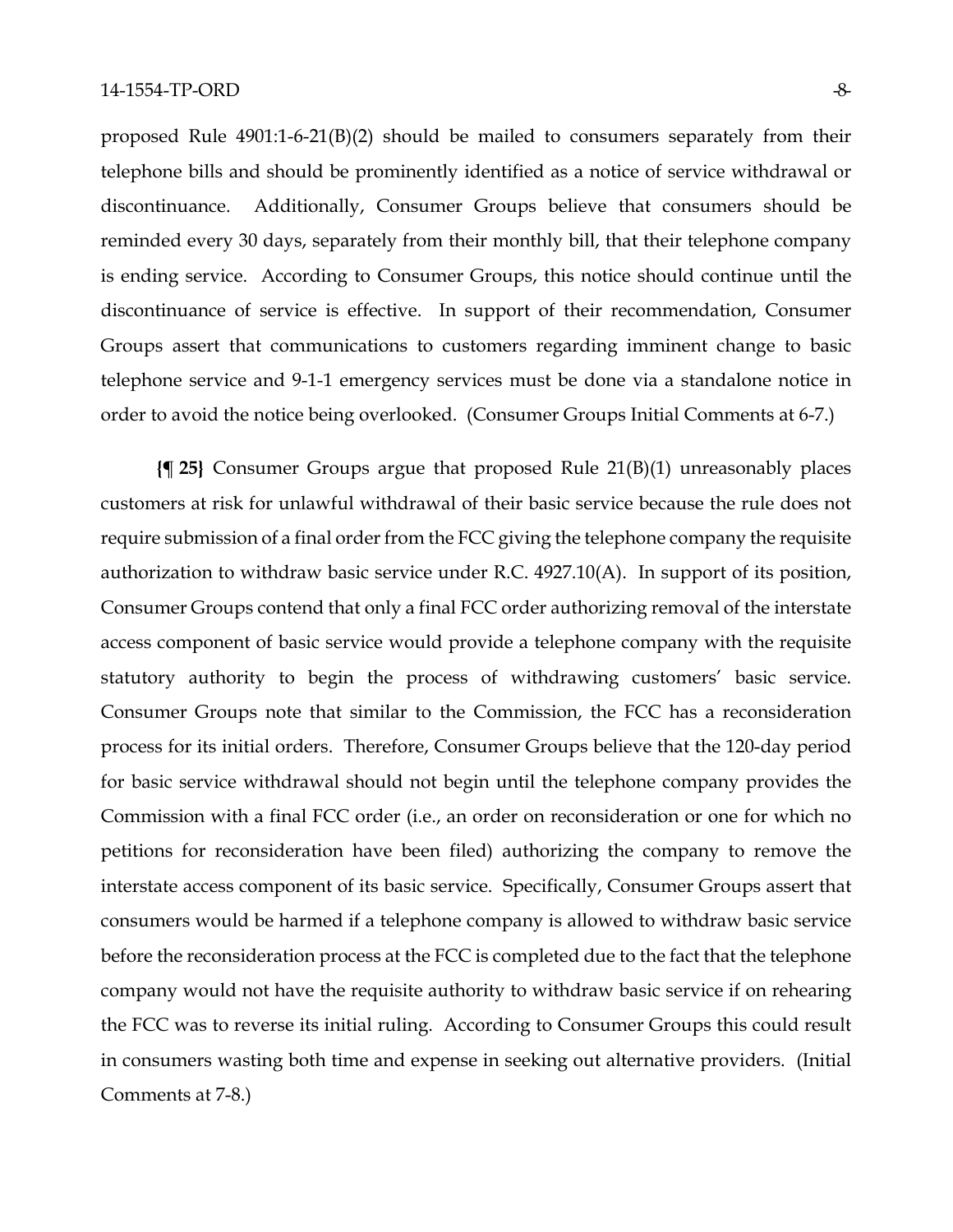**{¶ 26}** OCTA contends that proposed Rule 21(F) and (G) is virtually identical to what the Commission adopted in 2016 but was withdrawn for consideration from the Joint Committee on Agency Rule Review (JCARR) in 2018. OCTA also contends that the current rule includes language that was removed from a version of Rule 21 that was issued for comment in 2019. OCTA asserts that proposed Rule 21(F) and (G) exceeds the Commission's authority by improperly regulating all voice service providers, as distinguished from BLES providers. OCTA also asserts that these provisions are flawed because (a) they are not authorized by any language in the enabling statute (R.C. 4927.10), (b) they are not based on a finding that Commission regulation is actually necessary for the protection, welfare, and safety of the public, and (c) they would impermissibly result in state regulation of an interstate information service such as VoIP. OCTA also opines that proposed Rule 21(G) is vague and ambiguous, does not comply with R.C. 121.95(F) and will have an adverse impact on the business community and consumers. Additionally, OCTA avers that proposed Rule 21 is intended to implement R.C. 4927.10, the statute establishing a framework under which ILECs might withdraw or abandon BLES. OCTA states that there have been no changes to R.C. 4927.10 since it was enacted or to any other law that would justify proposed Rule 21(F) and (G). (Initial Comments at 1-2, 4.)

**{¶ 27}** Specifically, OCTA believes that proposed Rule 21(F) and (G) exceed H.B. 64, which it submits only granted the Commission the authority to adopt rules to oversee the withdrawal or abandonment of BLES by an ILEC. Rather than focusing on the regulation of the ILEC, OCTA argues that the proposed rules will result in the Commission asserting jurisdiction over voice service providers that are not currently subject to its jurisdiction. OCTA points out that proposed Rule 21(F) and (G) do not state that they will only be triggered if an ILEC withdraws its BLES. (Initial Comments at 4-5.)

**{¶ 28}** OCTA asserts that while the Commission relies on R.C. 4927.03 as the basis for proposed Rule 21(F) and (G), the statute specifically states that the Commission has no authority over VoIP services or any other new telecommunications service unless the Commission specifically finds that the exercise of the Commission's authority is necessary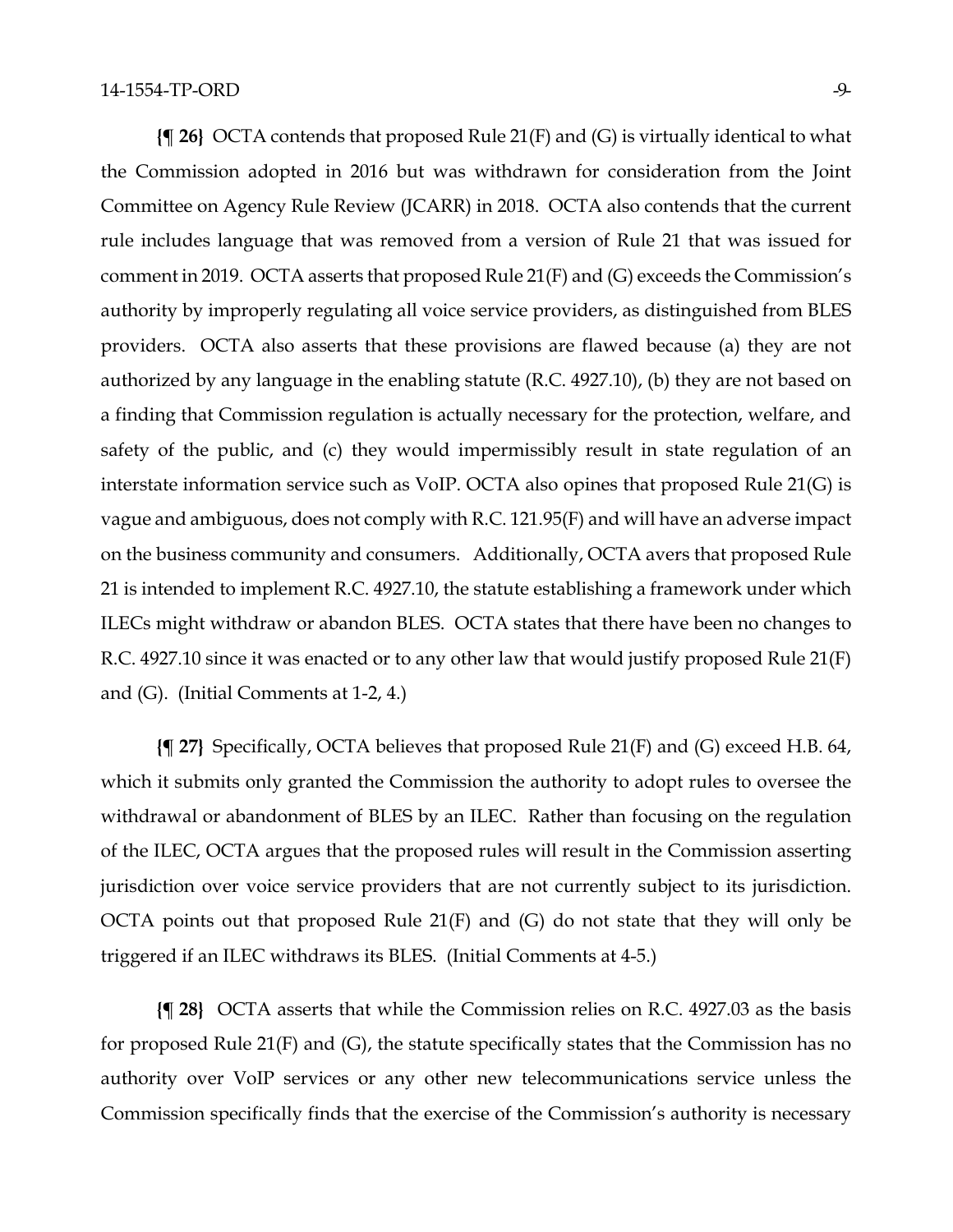for the protection, welfare, and safety of the public. Additionally, OCTA believes that proposed Rule 21(F) imposes regulations on providers of voice service that are not necessary for the protection, welfare, and safety of at-risk residential customers. (Initial Comments at 5-6, 11.)

**{¶ 29}** From OCTA's perspective, R.C. 4927.03(A) is a deregulation statute and does not provide the statutory authority for the Commission to impose filing requirements so that the Commission can review and rule on a withdrawal or abandonment of voice service. OCTA highlights that proposed Rule 21(F) and (G) would impose such obligations and would apply to any sole provider of voice service, including one who would not otherwise qualify as a telephone company or public utility under Ohio law. According to OCTA, these obligations could be extended to include the potential requirement that a voice service provider indefinitely serve as the provider of last resort. OCTA notes that these additional obligations will cause the voice service providers to no longer be able to respond to the market and they will incur regulatory costs not contemplated when the provider elected to operate in the state of Ohio. (Initial Comments at 6, 14.)

**{¶ 30}** Further, OCTA believes that the proposed rule is contrary to the intent of Section 363.20 of H.B. 64 and the directive that the Commission plan for the Internetprotocol transition which will stimulate network investment and will expand the availability of advanced telecommunications services to all Ohioans. OCTA submits that the proposed rule will have the adverse effect by potentially driving out or discouraging competitive market entrants. (Initial Comments at 14.)

**{¶ 31}** Further, OCTA states that the Commission cannot extend its regulation over voice service providers that it does not regulate today based on mere assumptions and that the Commission has not put forth any actual evidence or data that supports a contention that these provisions are actually necessary to ensure access to 9-1-1 for any customer. Specifically, OCTA contends that there is no record support for the Commission's underlying assumption that if a non-BLES, non-telephone company was the sole provider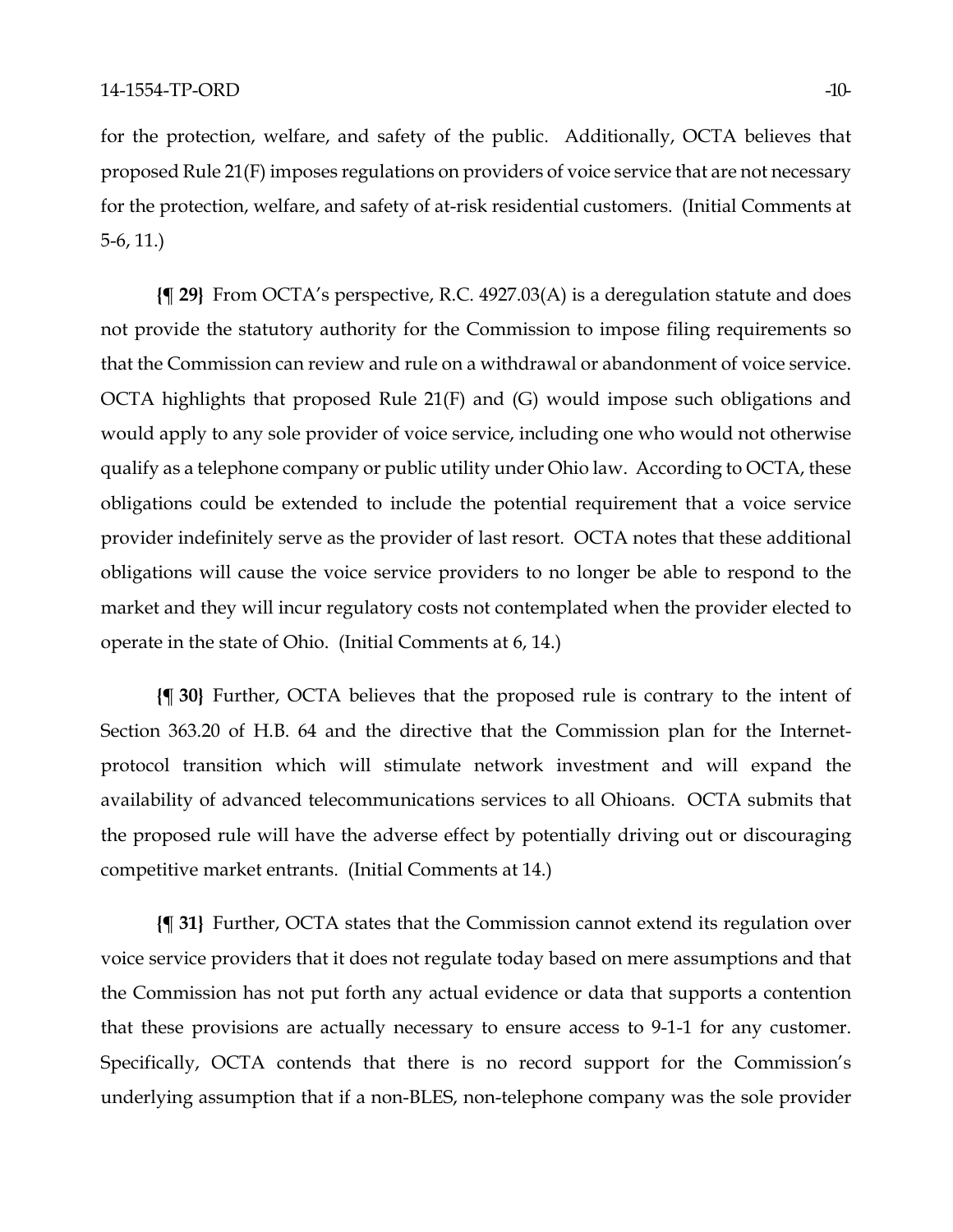of voice service and it withdraws or abandons its voice service, its customers would be unable to access 9-1-1 emergency service, and/or transmit information related to medical devices. Moreover, OCTA posits that there is no evidence that there is any area in Ohio where a non-BLES, non-telephone company provider is the sole provider of voice service. Similarly, OCTA states that the Commission has failed to indicate that any customers will be losing access to 9-1-1 service. (Initial Comments at 6-9.)

**{¶ 32}** OCTA also focuses on the fact that there is no evidence that any ILEC BLES withdrawal proposals are forthcoming or what the outcome of such proposals will be. Therefore, OCTA believes that the Commission has not and cannot actually make a finding to demonstrate the need for provisions of proposed Rule 21(F) and (G). OCTA also highlights that R.C. 4927.15 provides that 9-1-1 service should be tariffed as a statutory requirement for an ILEC and that there are no provisions in the statute allowing for the extension of this requirement to voice service providers. Therefore, OCTA contends that there is no need to extend authority over voice service providers for 9-1-1 purposes through the adoption of proposed Rule 21(F) and (G). (Initial Comments at 9.)

**{¶ 33}** OCTA argues that R.C. 4927.10 states that the withdrawal/abandonment process is limited to ILECs only and did not apply the BLES withdrawal/abandonment process to voice service providers. According to OCTA, if the legislature had intended such an extension of this process to all voice services, it would have stated as such. Similarly, OCTA believes that had the legislature intended to permit the Commission to gain jurisdiction over an alternative voice service provider by allowing an ILEC to withdraw service under R.C. 4927.10, it would have done so. Therefore, OCTA concludes that R.C. 4927.03(A) cannot be interpreted to allow the Commission to simply apply the withdrawal /abandonment process to voice services. (Initial Comments at 10.)

**{¶ 34}** Regarding proposed Rule 21(G), OCTA states that the rule is vague and ambiguous as to when the Commission will subject a voice service provider to all of the provisions of Ohio Adm.Code 4901:1-6-21, including the withdrawal/abandonment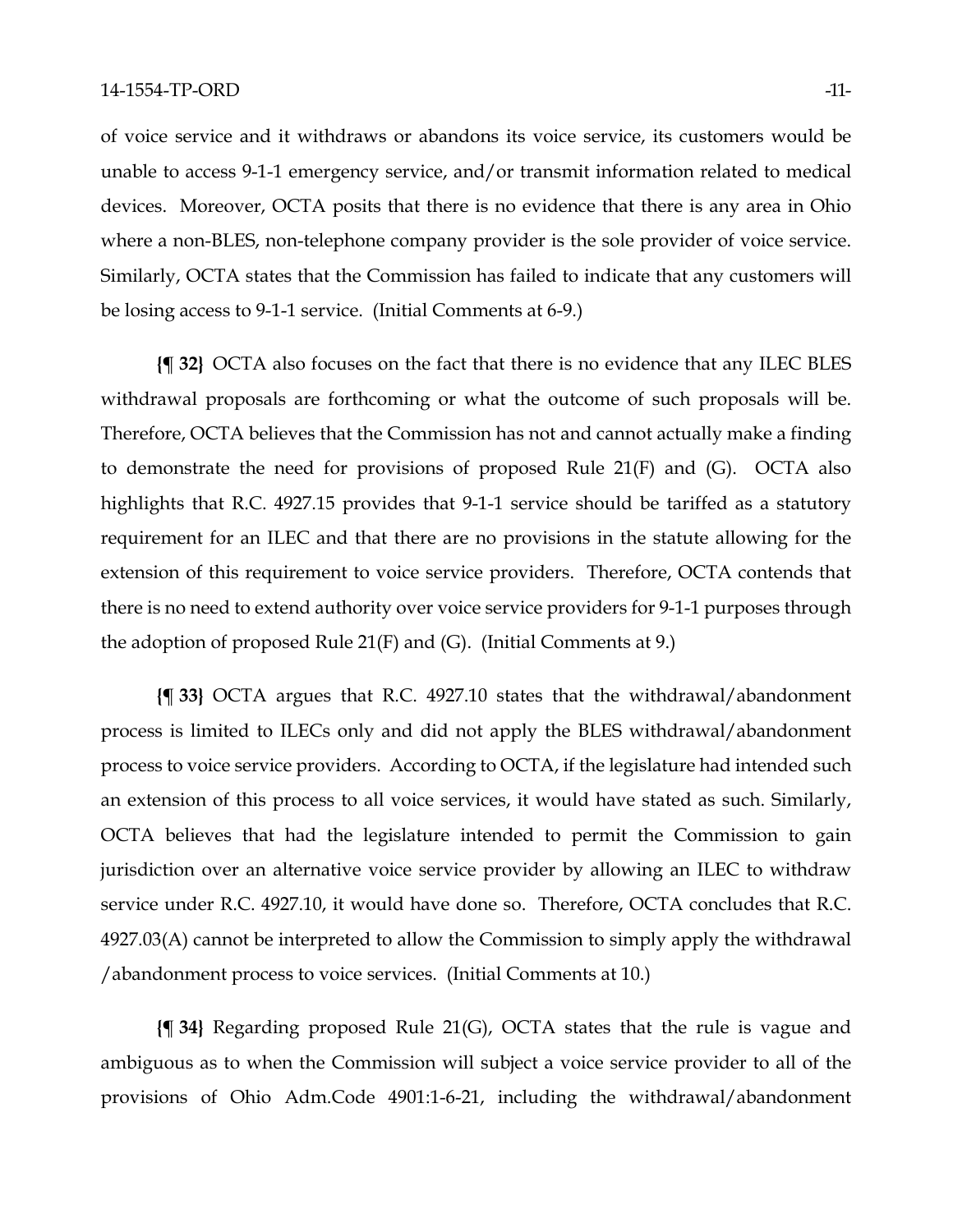process. In particular, OCTA believes that pursuant to the proposed rule, the Commission would apply the process to voice service providers on an arbitrary, case-by-case basis and there are no specifics as to how the Commission determinations will be made. (Initial Comments at 11-12.)

**{¶ 35}** Responding to the proposals of Consumer Groups, OCTA states that Consumer Groups' suggested changes to proposed Rule 21(A) conflict with R.C. 4927.10(B)(3) and would restrict the concept of "competitively priced." OCTA also responds to Consumer Groups' proposal that a voice service be presumed to be comparative only if it is at or below the ILEC BLES rate plus 20 percent or the FCC urban rate floor, whichever is lowest. OCTA submits that it is illogical that a price can only be comparative if it is at or below the lowest price. OCTA also remarks that R.C. 4927.10(B)(3) does not state that comparative prices can only be at or below the lowest price or the national average price. In support of its position, OCTA notes that some of the competitive prices in the FCC's survey are by definition above average. Further, OCTA contends that although the FCC urban rate floor was repealed in 2019, the FCC still calculates the average rate for voice service that was formerly used in determining the urban rate floor. According to OCTA the current version of 47 C.F.R. 54.313(a)(2) sets a ceiling, and not a floor, of no more than two standard deviations above the applicable national average urban rate for voice service as specified in the most recent public notice issued by the Wireline Competition Bureau and Wireless Telecommunications Bureau. According to OCTA, the FCC calculated two standard deviations above the national average rate as \$54.75. (Reply Comments at 2-3 citing FCC, WC Docket No. 10-90, DA 20-1409, Nov. 30, 2020.)

**{¶ 36}** In regard to Consumer Groups' recommendation that proposed Rule 21(B)(1) be revised to state that the ILEC must provide a copy of the final FCC order in order to trigger the 120-day period referenced in R.C. 4927.10(A), OCTA argues that R.C. 4927.10(A) provides otherwise and allows the ILEC to file notice with the state Commission to withdraw its BLES if the FCC adopts an initial order allowing the ILEC to withdraw the interstate access component of its BLES. This filing would then trigger the 120-day period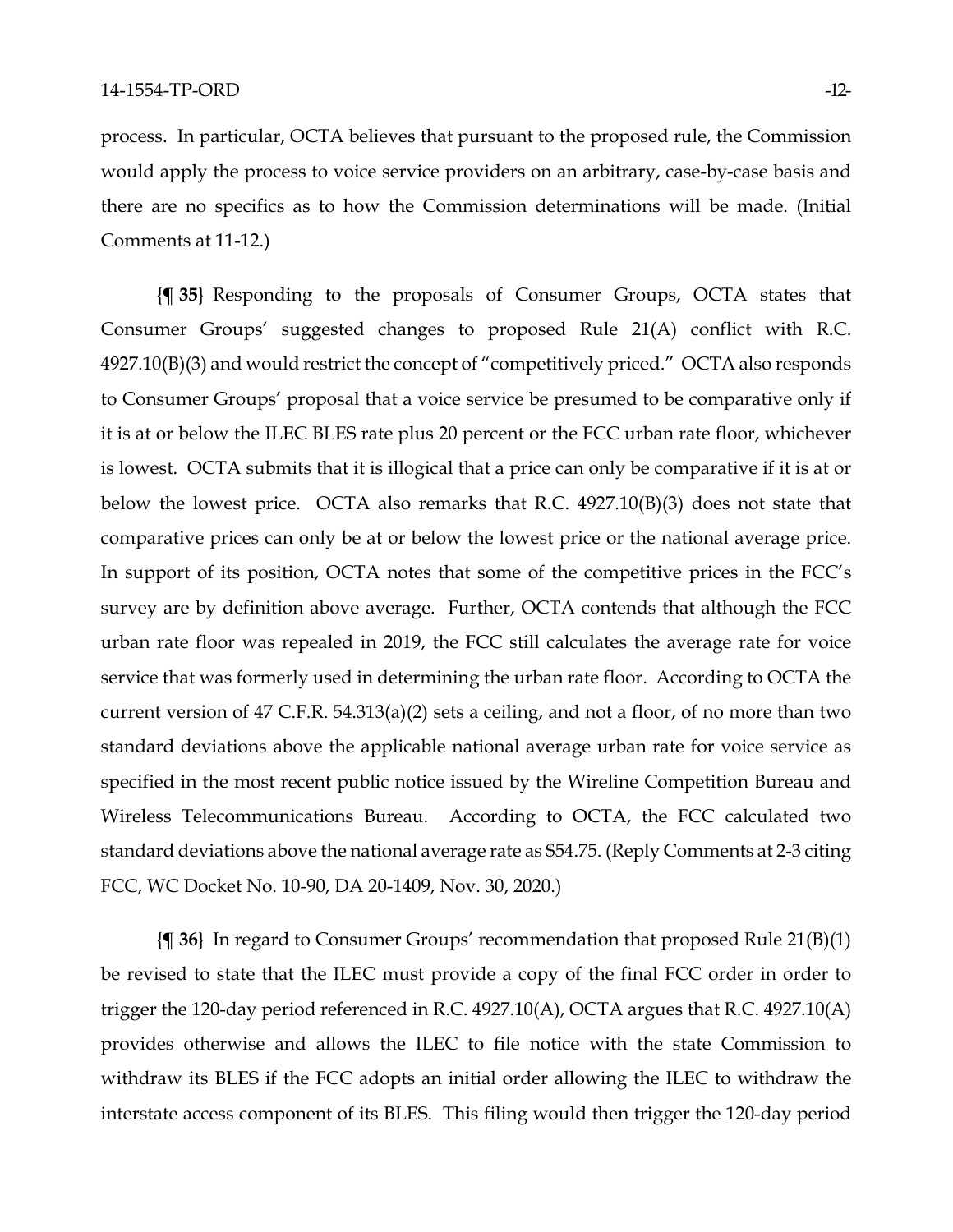of R.C. 4927.10(A). In support of its position, OCTA asserts that twice before in this proceeding, the Commission has rejected the same final FCC order request from Consumer Groups. (Reply Comments at 4 citing the Commission's April 5, 2017 Second Entry on Rehearing, ¶66; August 9, 2017, Fourth Entry on Rehearing, ¶36.) AT&T Ohio and OTA raise similar arguments opposing Consumer Groups' proposed revision (Reply Comments at 3-4; OTA Reply Comments at 7-8).

**{¶ 37}** OCTA also responds to Consumer Groups' request that multiple notices of the withdrawal be given to affected customers and that the notices be provided every 30 days until the withdrawal is final. Specifically, OCTA contends that the request for multiple notices should be denied because they are contrary to R.C. 4927.10 inasmuch as the statute does not require the provisioning of multiple notices. Additionally, OCTA submits that giving notices every 30 days potentially conflicts with the concept in the statute that the affected customers have at least 120 days' notice before the withdrawal because the repeated notices could effectively restart the 120-day clock with each subsequent notice. OCTA also notes that customers will have already received a notice in the context of the ILEC's application submitted to the FCC to withdraw the interstate access component of its BLES. Additionally, OCTA notes that the purpose of the collaborative established by Amended Substitute House Bill 64 is to plan an education campaign for affected customers, and to identify affected residential customers for Commission consideration. Finally, OCTA posits that there is no evidence before the Commission that additional notices would be helpful as opposed to confusing to consumers. (Reply Comments at 5-6.)

**{¶ 38}** OTA raises similar concerns to those raised by OCTA regarding Consumer Groups' notice proposal, including the numerous safeguards provided under Ohio and federal law. Additionally, OTA states that the additional and separate notices are not required pursuant to R.C. 4927.10. OTA notes that the single notice required by R.C. 4927.10 is distinguishable from the multiple notices required in a rate proceeding pursuant to R.C. 4909.19. Further, OTA submits that what Consumer Groups are proposing is unduly burdensome and expensive. (Reply Comments at 5-7.)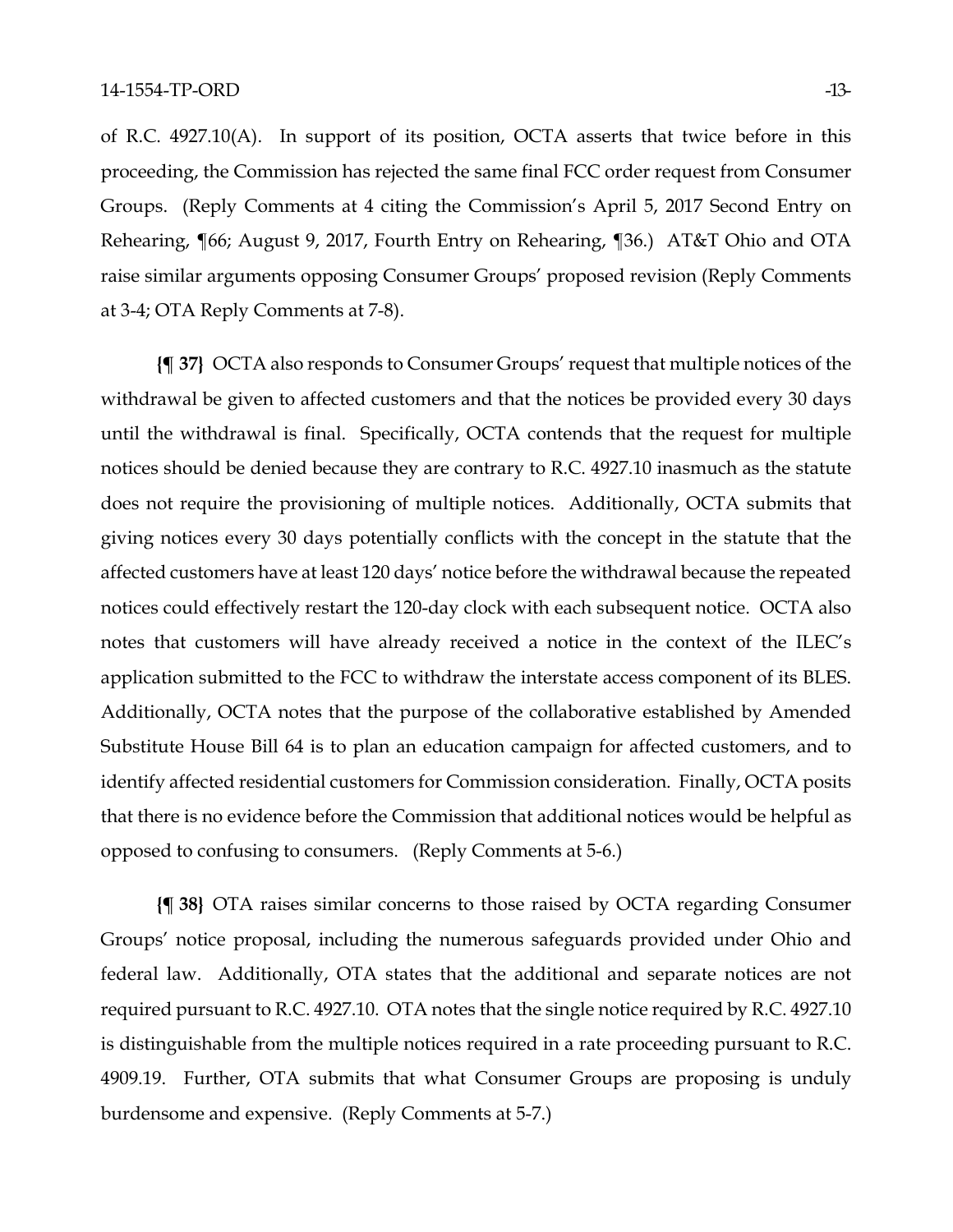**{¶ 39}** OCTA argues that proposed Rule 21(F) and (G) are regulatory restrictions since they require or prohibit an action. Based on its belief, OCTA argues that the Commission has failed to comply with the requirements of R.C. 121.95(F) that two existing regulatory restrictions must be removed for each new regulatory restriction. In support of its position, OCTA avers that proposed Rule 21(F) and (G) are identical to the same rule subparts adopted by the Commission in its November 30, 2016 Finding and Order, with the exception of one verb change in provision (F). OCTA notes that proposed Rule 21 has other verb changes, which it believes is an attempt by the Commission to remove words that are identified in R.C. 121.95(B) as restrictive words. (Initial Comments at 12 -13.)

**{¶ 40}** OTA asserts that, similar to the two previously proposed versions of Rule 21 that never became effective, the new version of the rule attempts to define a reasonable and comparatively priced voice service and extend the application of the abandonment rule to sole providers of voice services. OTA submits that these provisions exceed the Commission's authority and, therefore, they should be removed from the proposed rule. In support of its position, OTA argues that the Commission is without authority to define "reasonable and comparatively priced voice service" in a manner that varies from R.C. 4927.10(C)(3) or to include a rebuttable presumption concerning competitively priced services. Specific to the rebuttable presumption, OTA argues that this provision raises problems for an applicant since, even though the FCC has already determined that competition exists when it relieves the ILEC of its interstate obligations, the burden will fall on the withdrawing ILEC to demonstrate that the customer has an alternative to the existing BLES service. OTA believes that given the federal determination, it is fundamentally unreasonable to shift the burden of proof to the withdrawing ILEC. (Initial Comments at 1- 3.)

**{¶ 41}** Additionally, OTA contends that while the proposed rebuttable presumption is based on an arbitrary percentage and reference to the urban rate floor, which are each linked to historic prices, the analysis required under R.C. 4927.10(B) is prospective in nature and requires a determination of whether a reasonable and comparatively priced voice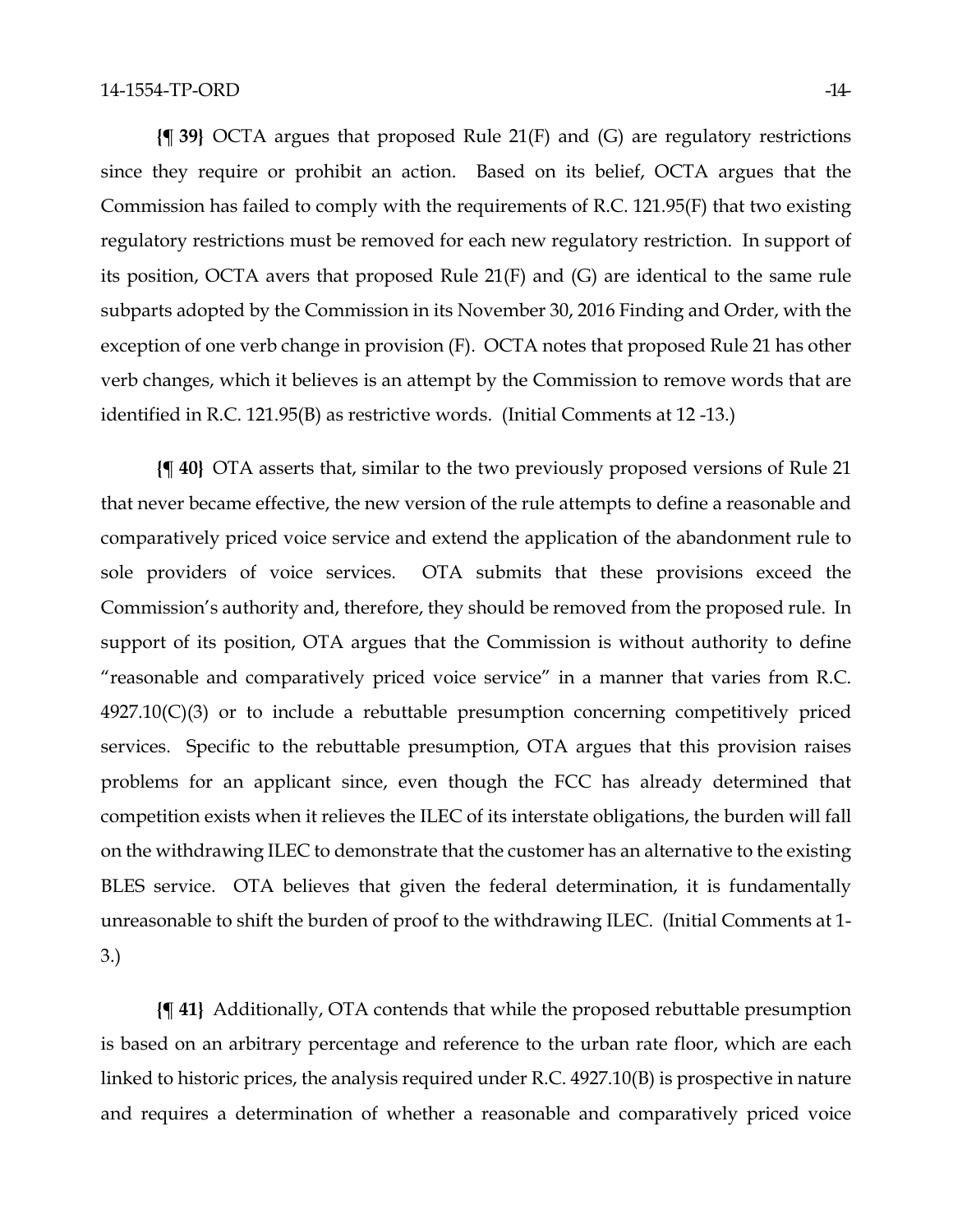service will be available to the affected customer. Therefore, OTA asserts that this prospective determination cannot be answered by a reference to a presumption linked to historically based prices. (Initial Comments at 3-4.)

**{¶ 42}** OTA also rejects Consumer Groups' proposal to revise the rebuttable presumption so that it applies if competitive service is available at the lesser of 20 percent of the ILEC's price or the urban rate floor. OTA believes that no additional clarifying language is necessary, and that the proposal is neither lawful nor reasonable. OTA questions the legal authority for both proposed Rule 21(A), as well as Consumer Groups' proposed revision, and asserts that both are not supported by the statutory definition of reasonable and comparatively priced voice service set forth in R.C. 4927.10(B)(3). (Reply Comments at 2-5.)

**{¶ 43}** Additionally, OTA argues that Consumer Groups have not supported their claim that there are customers that will lack reasonable and comparatively priced voice service. OTA believes that concerns about the availability of cell service in some Ohio rural areas are minimal and that if there are concerns about the pricing of alternative service, the Commission can order the ILEC to continue to provide service until a reasonable alternative is found. (Reply Comments at 3-4.)

**{¶ 44}** Further, OTA highlights that the Commission's proposed language in proposed Rule 21(A) is premised on the desire to encourage the transition from the current public switched network to the Internet protocol network and that a 20 percent markup over BLES is a reasonable approximation of the economic realities of the adoption of a more advanced network. OTA submits that Consumer Groups' attempt to tighten the rebuttable presumption to the lower of 20 percent of the ILEC's BLES price or the urban rate floor will do nothing to encourage a transition toward the stated goal of broadband access and, if anything, would discourage those efforts. (Reply Comments at 4-5.)

**{¶ 45}** Based on its concerns, OTA recommends that proposed Rule 21(A) should be revised to remove "[a] voice service is presumptively deemed competitively priced, subject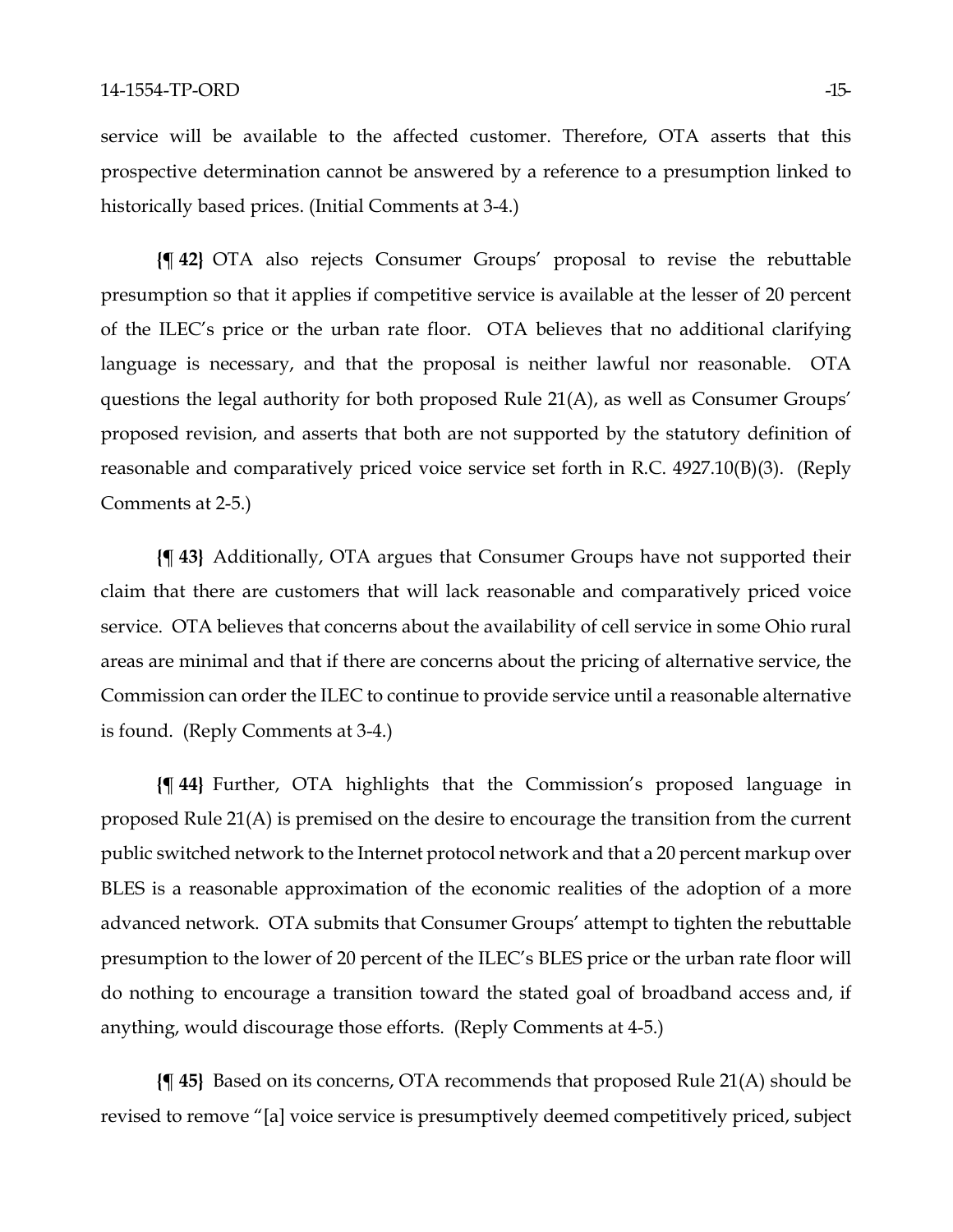to rebuttal, if the rate does not exceed either: (1) the incumbent local exchange carriers' (ILEC) BLES rate by more than twenty percent or; (2) the Federal Communications Commission's (FCC) urban rate floor as defined in 47 C.F.R. 54.313(a)(2)" (Initial Comments at 4).

**{¶ 46}** Further, OTA asserts that the proposed rule is unlawful and unreasonable because it extends notification and continuation of residential service obligations to telephone companies including VoIP carriers. OTA submits that the Commission's authority to regulate carriers is limited by R.C. 4927.03(D) which provides that "[e]xcept as specifically authorized in Sections 4927.01 to 4927.21 of the Revised Code, the Commission has no authority over the quality of service and the service rates, terms, and conditions of telecommunications service provided to end users by a telephone company." OTA also states that, per R.C. 4927.03(A), the Commission has no regulatory authority over VoIP service except in narrowly defined circumstances. (Initial Comments 4-5.)

**{¶ 47}** According to OTA, because ILECs are the only telephone companies required to provide BLES, the Commission's regulatory authority to require notification of withdrawal of BLES and the continuation of residential services is specifically limited to withdrawal or abandonment by an ILEC. Citing R.C. 4927.07, OTA avers that other carriers are granted considerable discretion to withdraw or abandon service. Based on its interpretation, OTA believes that the Commission, pursuant to proposed Rule 21(F), has improperly placed requirements on a sole provider of voice service as the sole provider of 9-1-1 service or emergency services. Citing *In re Application of Columbus S. Power,* 128 Ohio St.3d 512, 520 (2011), OTA contends that since the General Assembly has already provided express authority governing when both incumbent and other carriers may withdraw and abandon service, the Commission has no specific legal basis for changing those statutory requirements through this rulemaking proceeding. (Initial Comments at 5-6.)

**{¶ 48}** OTA rejects the Commission's contention that the proposed rule is justified due to a need to protect the public welfare consistent with R.C. 4927.03(A). OTA believes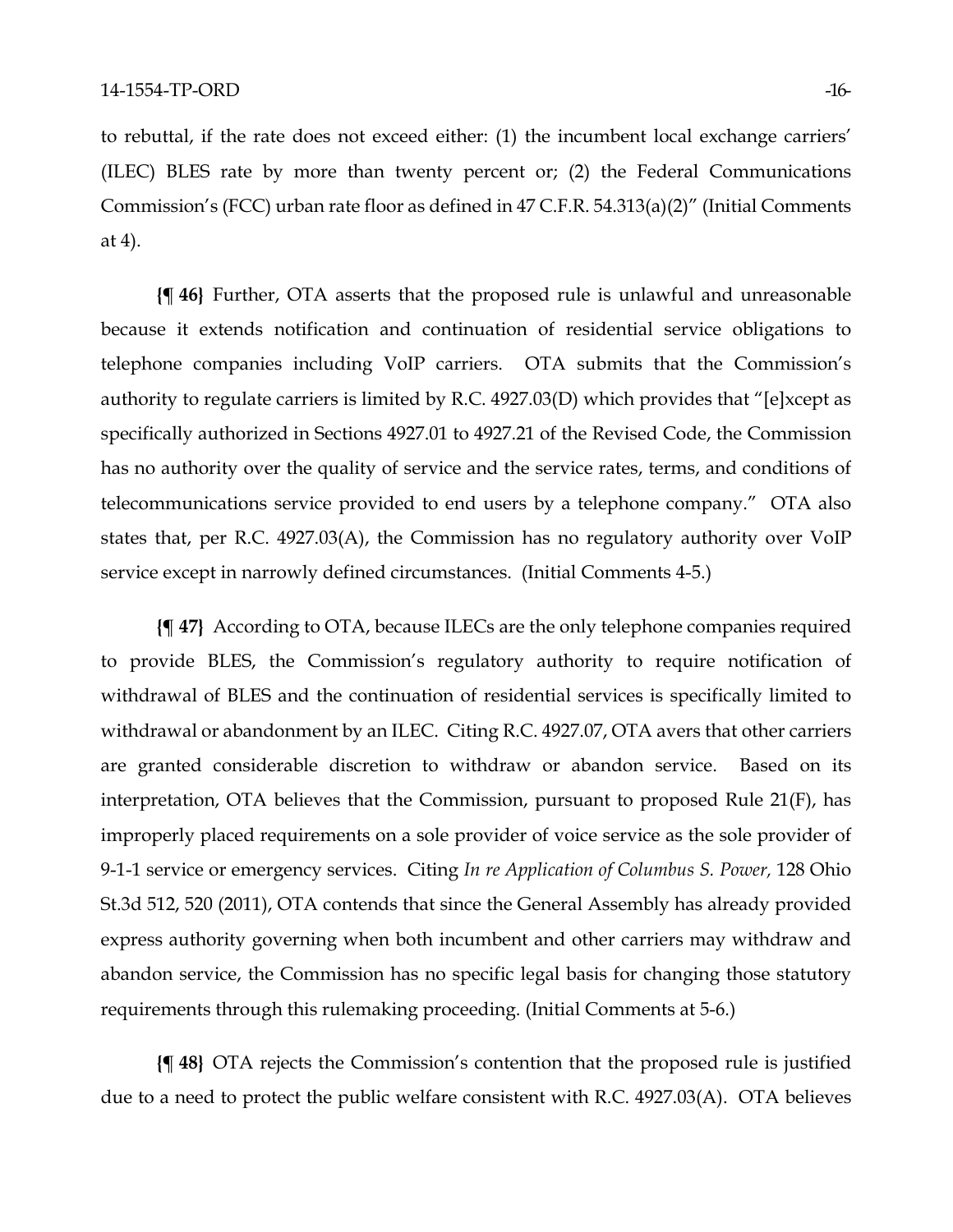that the Commission's determination is based on generalized statements and references to prior unsupported orders. OTA asserts that consistent with *In re Application of Columbus S. Power* at 519, more is required under R.C. 4927.03(A) than broad and unsupported statements that such a requirement is necessary. Additionally, citing with *In re Application of Columbus S. Power* at 520 and *In re Montgomery County Bd. of Comm'rs v. Pub. Utils. Comm'n of Ohio,* 28 Ohio St.3d 171 (1986), OTA posits that it is not within the authority of the Commission to anticipate problems in a manner that results in the Commission's rewriting of statutory requirements. (Initial Comments at 5-7.)

### *C. Commission Conclusion*

**{¶ 49}** Upon review of the comments, the Commission finds that proposed Rule 21 should be adopted except as discussed below. Specific to proposed Rule 21(A), as discussed above, OTA objects to the determination in proposed Rule 21(A) that a voice service is presumptively deemed competitively priced, subject to rebuttal, if the rate does not exceed either: (1) the ILEC's BLES rate by more than twenty percent or (2) the FCC's urban rate floor as defined in 47 C.F.R. 54.313(a)(2). Specific to OTA's contention that the Commission is without authority to define reasonable and comparatively priced voice service in a manner that varies from R.C.  $4927.10(C)(3)$ , the Commission notes that the statute authorizes the Commission to define the term reasonable and comparatively priced voice service and identifies that it should **include** (emphasis added) service that provides voice grade access to the public switched network or its functional equivalent, access to 9-1-1, and that it is competitively priced, when considering all the alternatives in the marketplace and their functionality. The Commission points out that nowhere does the statute indicate that the Commission is prohibited from establishing specified benchmarks for the purpose of assessing if a voice service is presumptively deemed competitively priced. To do otherwise, will restrict the Commission's ability to perform the necessary analysis required pursuant to R.C. 4927.10 and could potentially result in inconsistent assessments for the purpose of implementing the directives set forth in R.C. 4927.10.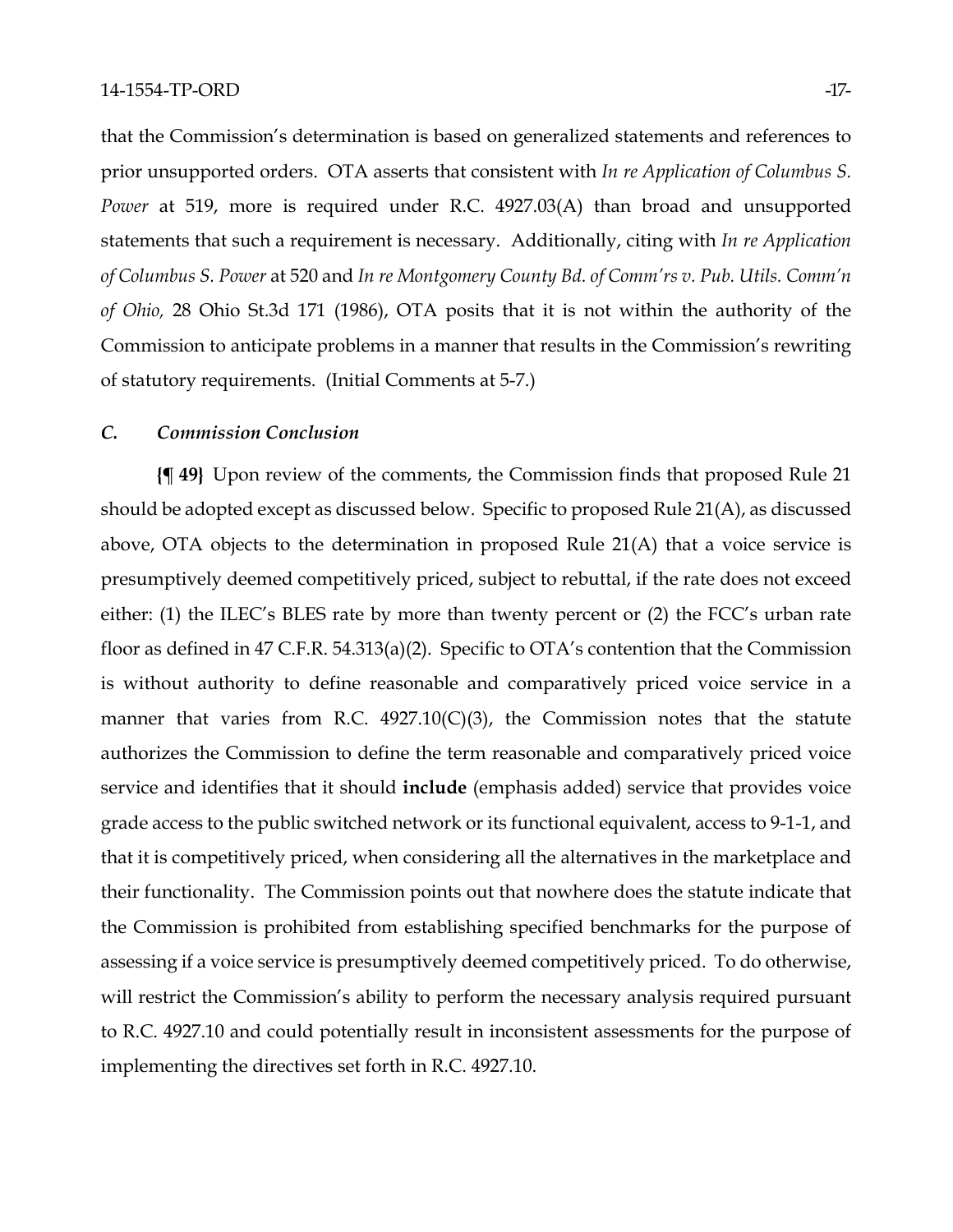**{¶ 50}** In regard to OCTA's questioning of the appropriateness of the reference to the FCC's urban rate floor in proposed Rule 21(A), the Commission finds that proposed Rule 21(A) should be amended to reflect that a voice service is presumptively deemed competitively priced, subject to rebuttal, if the rate does not exceed the higher of either (1) the ILEC's BLES rate by more than twenty percent or; (2) the FCC's reasonable comparability benchmark for voice services, which is defined as two standard deviations above the urban average that is calculated by the FCC on an annual basis. The Commission notes that pursuant to the FCC's December 16, 2021 Public Notice, the reasonable comparability benchmark is \$52.65. See FCC Public Notice, WC Docket No. 10-90, DA 21-1588, rel. Dec. 16, 2021). In all other respects proposed Rule 21(A) remains unchanged.

**{¶ 51}** In regard to Consumer Groups' request that the 120-day statutory time frame set forth in proposed Rule 21(B) not commence until a final order is issued by the FCC, the Commission finds that, consistent with our prior determination, this recommendation should be denied. Specifically, the Commission previously stated that "\*\*\* pursuant to R.C. 4927.10(A), the triggering event for commencement of the process for an ILEC's abandonment of BLES is the issuance of an effective FCC order. As noted by AT&T Ohio, unless stayed, an order issued by the FCC is lawful and effective even if a party later files a petition for reconsideration." See 14-1554-TP-ORD, Fourth Entry on Rehearing (Aug. 9, 2017) at 12; Fifth Entry on Rehearing (Oct. 4, 2017) at 6-7.

**{¶ 52}** Regarding Consumer Groups proposal that the 120-day advanced customer notice set forth in proposed Rule 4901:1-6-21(B)(2) should be mailed to consumers separately from their telephone bills every 30 days until the discontinuance of service is effective, the Commission finds that the proposed revision should be rejected. In reaching this determination, the Commission finds that R.C. 4927.10 does not require the provision of multiple notices. Further, the Commission believes that upon the filing a BLES withdrawal application, both it and its Staff, in conjunction with the collaborative established by H.B. 64, will engage in the appropriate endeavor to ensure that all affected subscribers will be properly identified for the purpose of determining whether they will be able to obtain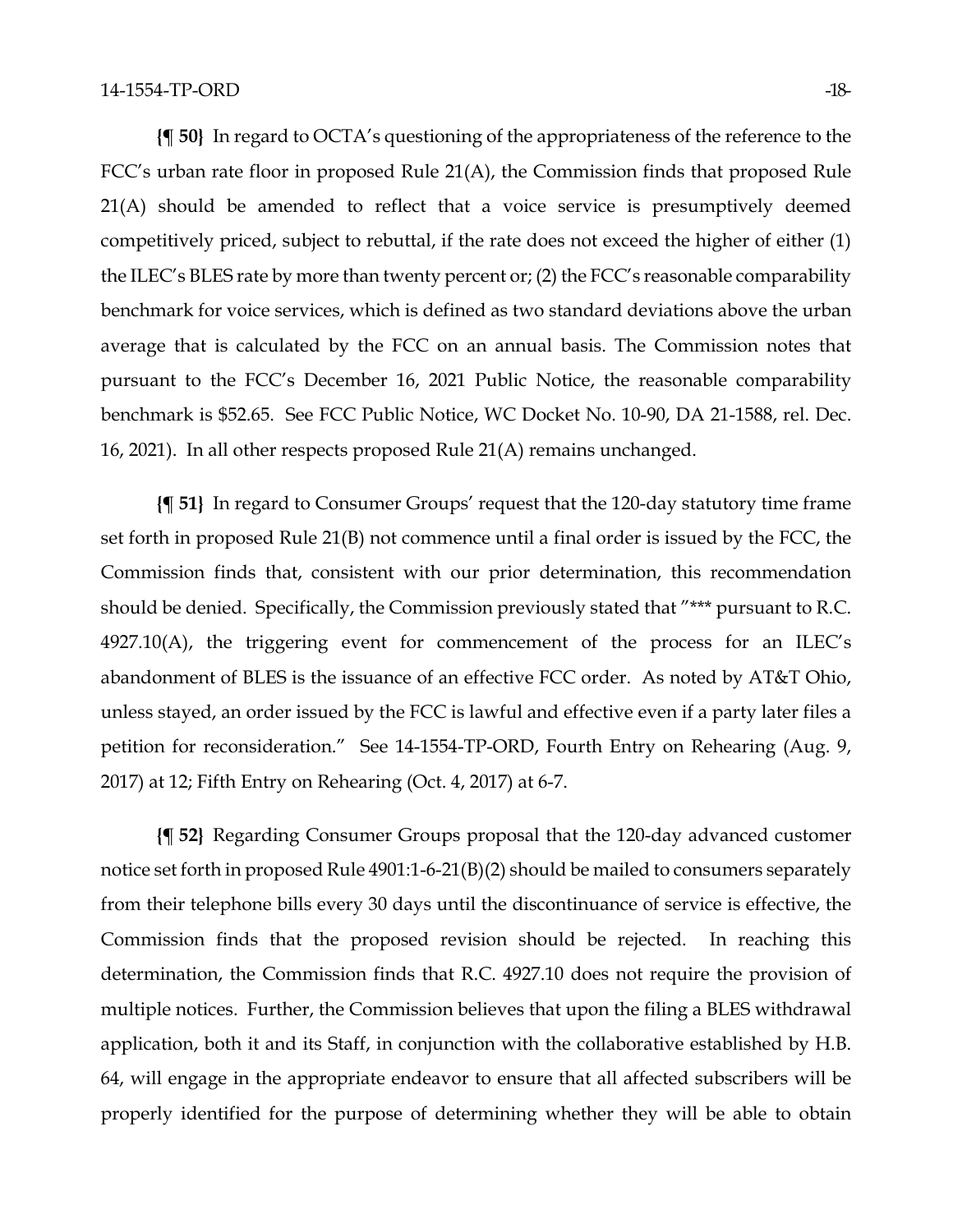reasonable and comparatively priced voice service. In order to be consistent with proposed Rule  $4901:1-6-21(C)$ , the Commission determines that proposed Rule  $4901:1-6-21(B)(2)$ should be amended in order to specify that the customer notice must state that the petition has to be filed no later than 30 days from the date set forth in the notice.

**{¶ 53}** Although the opposition to proposed Rule 21(F) and (G) from AT&T Ohio, OCTA, and OTA focus on the wording of H.B. 64 and R.C. 4927.10, as we have previously ruled, "\*\*\* in the context of developing rules for the implementation of R.C. 4927.10, the Commission cannot just consider R.C. 4927.10 or any other statute on a stand-alone basis but must concurrently consider other equally important and applicable statutory concerns, such as the protection, welfare, and safety of the public addressed in R.C. 4927.03(A). See 14-1554-TP-ORD, Entry on Rehearing (Apr. 5, 2017) at 29.

**{¶ 54}** Having considered the arguments raised by AT&T Ohio, OCTA, and OTA regarding the appropriateness of the intended scope of proposed Rule 21(F) and (G), the Commission determines that these arguments should be rejected. Similar to our prior determinations in this case relative to the earlier proposed version of proposed Rule 21, the potential loss of 9-1-1 emergency services addressed in paragraphs (F) and (G) of adopted Ohio Adm.Code 4901:1-6-21 certainly qualifies as a scenario contemplated by R.C. 4927.03(A) regarding the protection, welfare, and safety of the public that merits our oversight. As a result of this necessary focus, the Commission, in the context of developing its rules, must prospectively ensure that the ILEC's residential subscribers will continue to have access to 9-1-1 service subsequent to the ILEC abandoning the offering of BLES, and even prior to the last voice service provider withdrawing or abandoning voice service.<sup>[1](#page-18-0)</sup> Such an analysis should not wait until after an injury or fatality has occurred but, instead, must be addressed in this rule proceeding and prior to the filing of the first notice seeking the withdrawal or abandonment of voice service.

<span id="page-18-0"></span><sup>&</sup>lt;sup>1</sup> The Commission believes that its interpretation is consistent with the intent of pending  $134<sup>th</sup>$  General Assembly H.B. 445 by ensuring that all Ohioans have access to emergency services.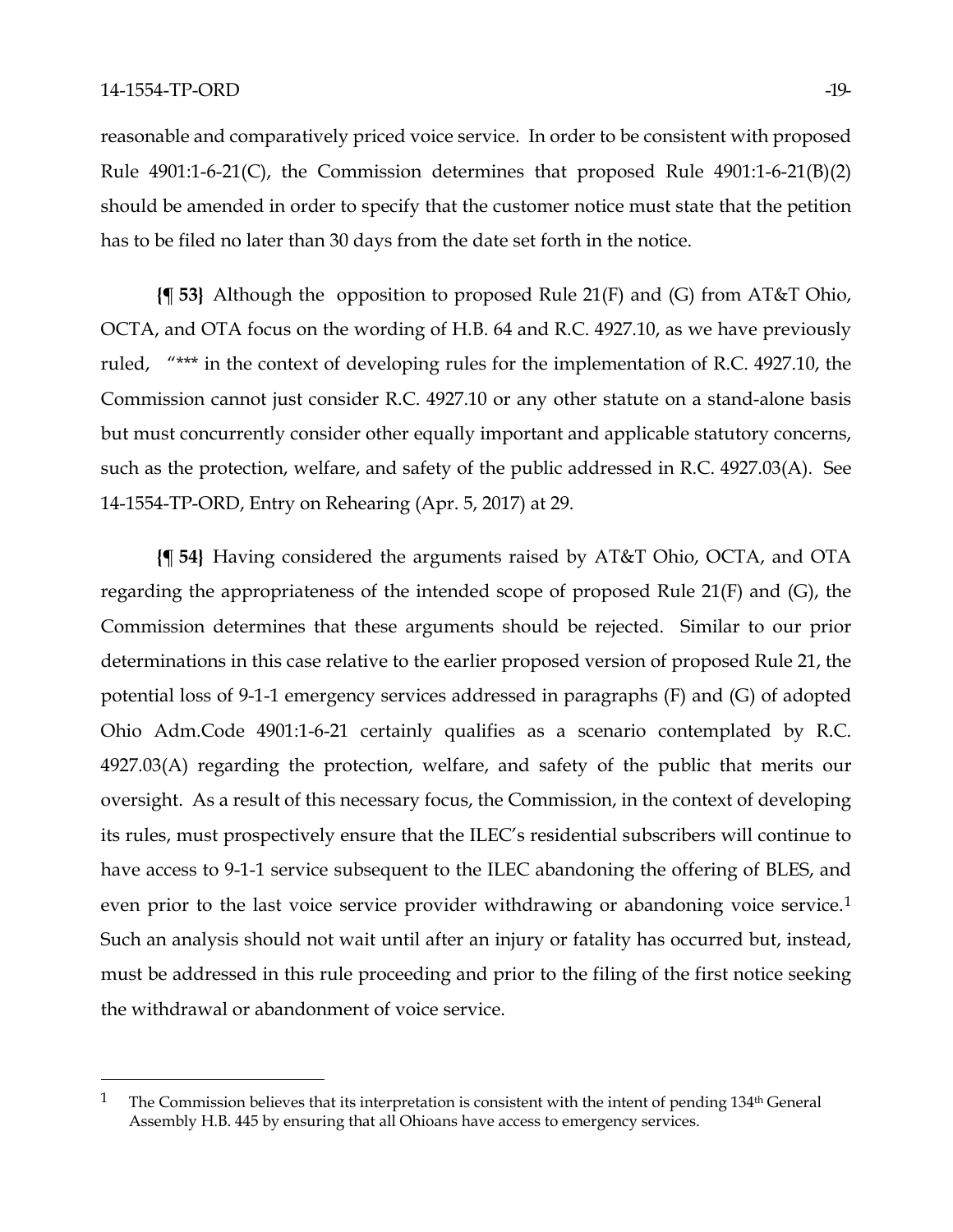**{¶ 55}** Consequently, such an analysis results in the Commission having to extend the reach of its rule to include other providers of voice service in order to ensure that these providers properly satisfy the statutory obligation. With respect to the attending obligations resulting from adopted Rules 4901:1-6-21(F) and (G), the Commission has properly balanced the interests of voice service providers with the need to ensure the public safety and welfare. In doing so, the Commission determines that the resulting rules and notice filing obligations are not unduly burdensome on voice service providers, especially when considering that such filings will assist in the protection, welfare, and safety of the public. See 14-1554-TP-ORD, Entry on Rehearing (Apr. 5, 2017) at 29.

**{¶ 56}** More to the point, if the loss of access to 9-1-1 service does not implicate the need for this Commission to take action to ensure the public safety and welfare, it is difficult to imagine what other scenario would satisfy the intent of R.C. 4927.03. Although AT&T Ohio contends that the Commission cannot assert its jurisdiction over new technology providers in the context of its consideration of a discontinuation of BLES, we interpret R.C. 4927.03 as allowing for the exercise of this jurisdiction if the Commission finds that it is necessary for the protection, welfare, and safety of the public. In its Finding and Order in this matter, the Commission found that, in the scenario in which an entity is the sole provider of voice service in a particular geographic area, the abandonment or withdrawal of such service will result in the inability to access 9-1-1 and emergency services, and to transmit information related to medical devices. See 14-1554-TP-ORD Finding and Order (Nov. 30, 2016, at 60). The same policy concerns would justify the application of proposed Rule 21(F) and (G) to VoIP providers, CLECs and edge-out ILECs that may ultimately be identified as the sole provider of voice service, regardless of whether a customer was previously served by the ILEC. Based on these concerns and consistent with the authority delegated to it pursuant to R.C. 4927.03(A), the Commission has adopted rules specifying the necessary regulation.

**{¶ 57}** Consistent with the aforementioned determinations, Rule 21 is adopted as reflected in the Attachment to this Third Supplemental Finding and Order.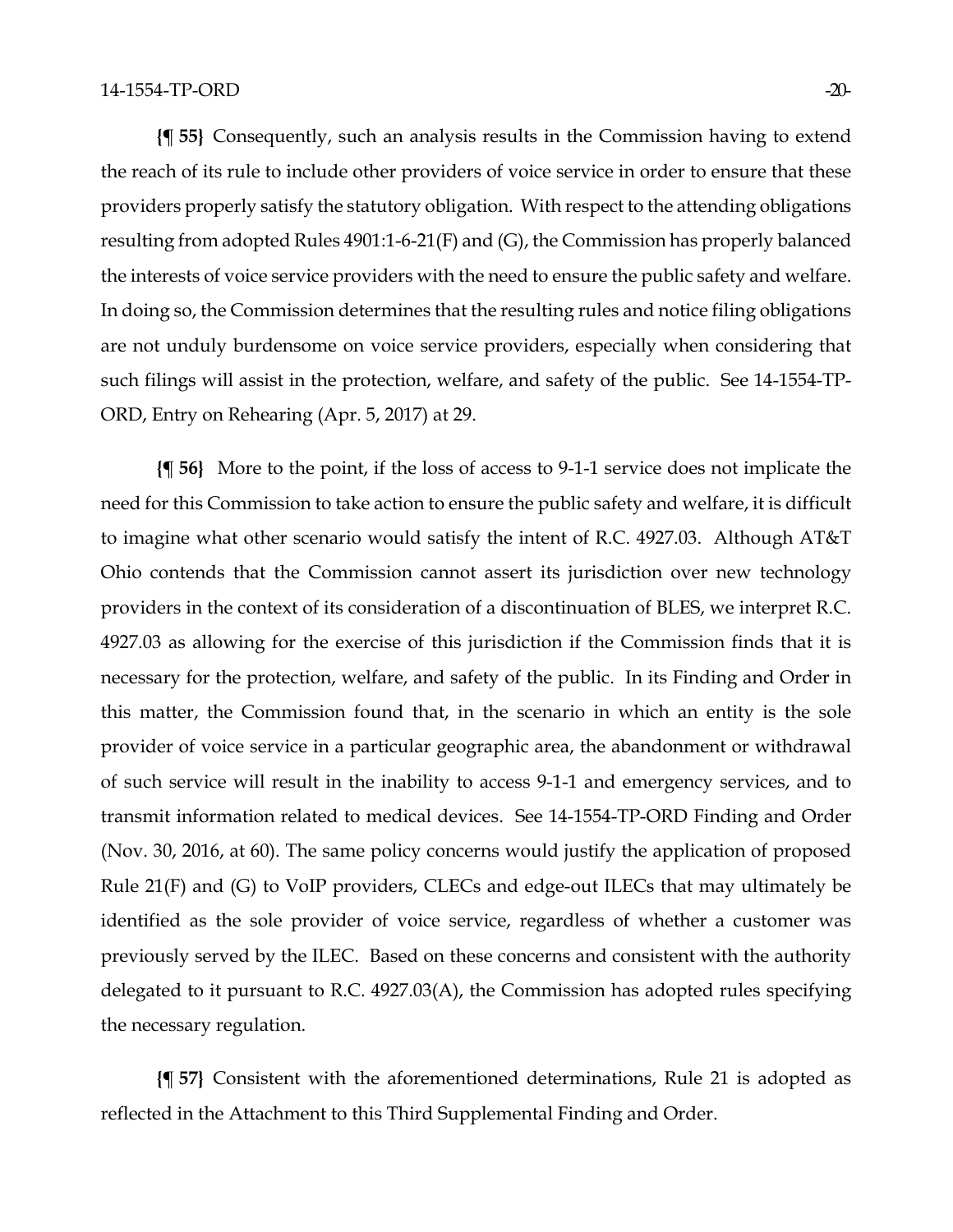### **III. ORDER**

**{¶ 58}** It is, therefore,

**{¶ 59}** ORDERED, That Ohio Adm.Code 4901:1-6-21 be adopted in accordance with this Third Supplemental Finding and Order. It is, further,

**{¶ 60}** ORDERED, That Ohio Adm.Code 4901:1-6-21, as reflected in the Attachment to this Third Finding and Order, be filed with the Joint Committee on Agency Rule Review, the Secretary of State, and the Legislative Service Commission, in accordance with R.C. 111.15. It is, further,

**{¶ 61}** ORDERED, That the final rule be effective on the earliest date permitted. Unless otherwise ordered by the Commission, the five-year rule review date for the aforementioned rules shall be in compliance with R.C. 119.032. It is, further,

**{¶ 62}** ORDERED, That to the extent not addressed in this Third Supplemental Finding and Order, all other arguments raised are denied. It is, further,

**{¶ 63}** ORDERED, That a copy of this Third Supplemental Finding and Order be served upon the Telephone Industry list-serve, and upon all commenters and interested persons of record in this matter.

COMMISSIONERS: *Approving:*  M. Beth Trombold Lawrence K. Friedeman Daniel R. Conway

JSA/mef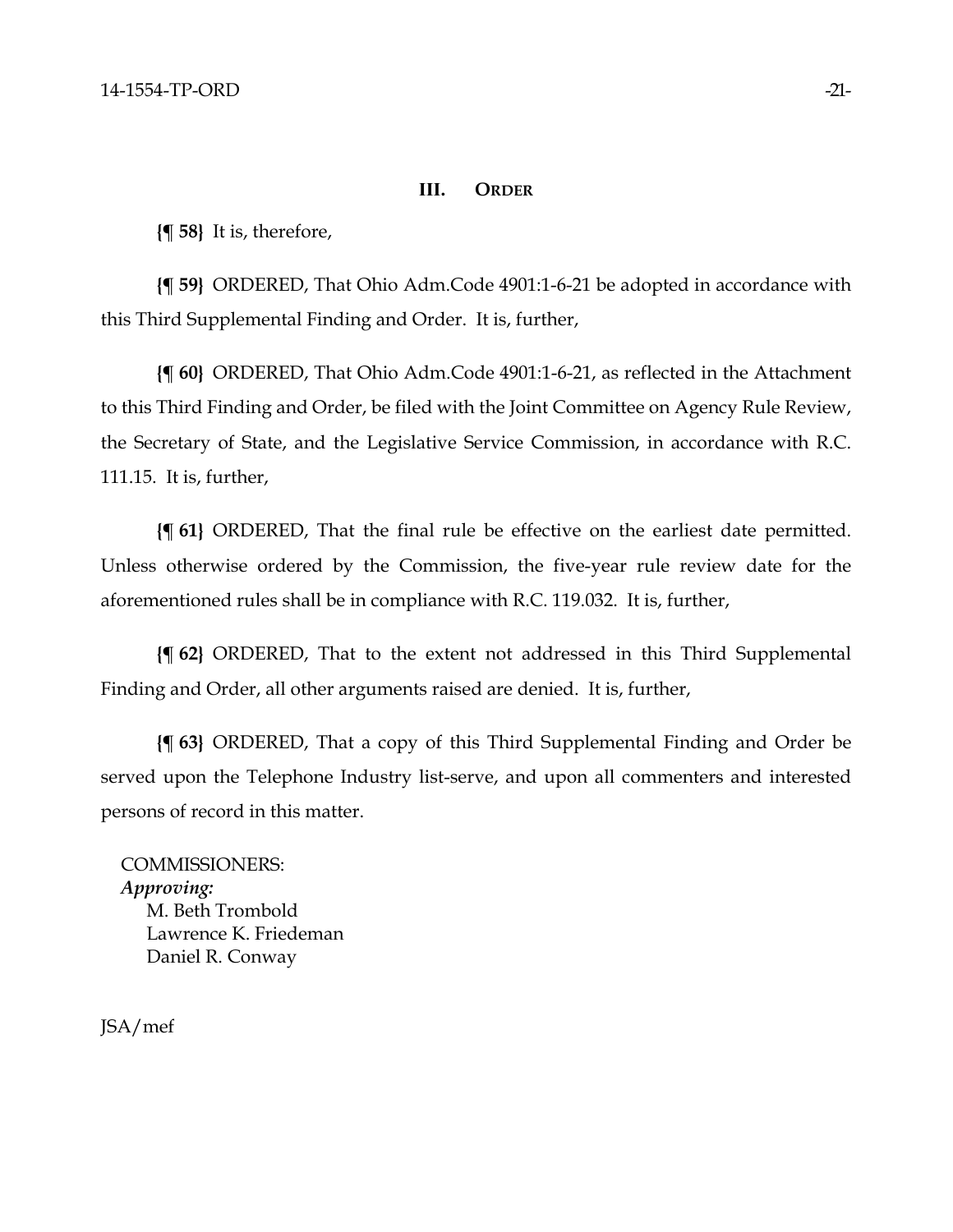Attachment A Rule 4901:1-6-21 Ohio Adm.Code Case No. 14-1554-TP-ORD Page 1 of 3

## **\*\*\*DRAFT - NOT FOR FILING\*\*\***

# **NEW**

### **4901:1-6-21 Carrier's withdrawal or abandonment of basic local exchange service (BLES) or voice service.**

- (A) The collaborative process established under section 749.10 of amended substitute House Bill 64 of the 131st General Assembly will review the number and characteristics of basic local exchange service customers, evaluate what alternative reasonable and comparatively priced voice services are available to residential BLES customers and the prospect of the availability of a reasonable and comparatively priced voice service where none exist. This will be done for the purpose of identifying any exchanges or residential BLES customers with the potential to not have access to a reasonable and comparatively priced voice service. For purposes of rule 4901:1-6-21 of the Administrative Code, "reasonable and comparatively priced voice service" is a voice service that satisfies the definition set forth in division (B)(3) of section 4927.10 of the Revised Code. A voice service is presumptively deemed competitively priced, subject to rebuttal, if the rate does not exceed the higher of either: (1) the incumbent local exchange carriers' (ILEC) BLES rate by more than twenty percent or; (2) the federal communications commission's (FCC) reasonable comparability benchmark for voice services, which is define as two standard deviations above the urban average that is calculated by the FCC on an annual basis as defined in 47 C.F.R. 54.313(a)(2).
- (B) An ILEC cannot discontinue offering BLES within an exchange without filing a notice for the withdrawal of BLES (WBL) to withdraw such service from itstariff. Receipt of this notice by the commission, will trigger the one hundred and twenty-day statutory time frame allotted for the commission investigation set forth in division (B) of section 4927.10 of the Revised Code. As part of this notice and investigation process an ILEC has to provide the following:
	- (1) A copy of the FCC order that allows the ILEC to withdraw the interstate-access component of its BLES under 47 U.S.C. 214 or other evidence that the FCC has automatically approved the ILEC's application to withdraw the interstate access component of its BLES.
	- (2) A copy of the notice of the withdrawal or abandonment of BLES sent to all affected customers no later than the day the notice for the withdrawal of BLES is filed with the commission to ensure that affected customers have at least one hundred and twenty days notice before the ILEC withdraws or abandons BLES. The notice has to include a provision stating that those affected customers unable to obtain reasonable and comparatively priced voice service have the right to file a petition with the commission and the earliest date upon which the affected customer's BLES will be discontinued. The notice needs to state the petition has to be filed no later than thirty days from the date on the notice and provide the affected customers with the commission's and the office of the Ohio consumers' counsel's (OCC) mailing address, toll-free telephone number, andwebsite address for additional information regarding the notice of the withdrawal or abandonment of BLES and filing of a petition. For purposes of rule 4901:1-6-21 of the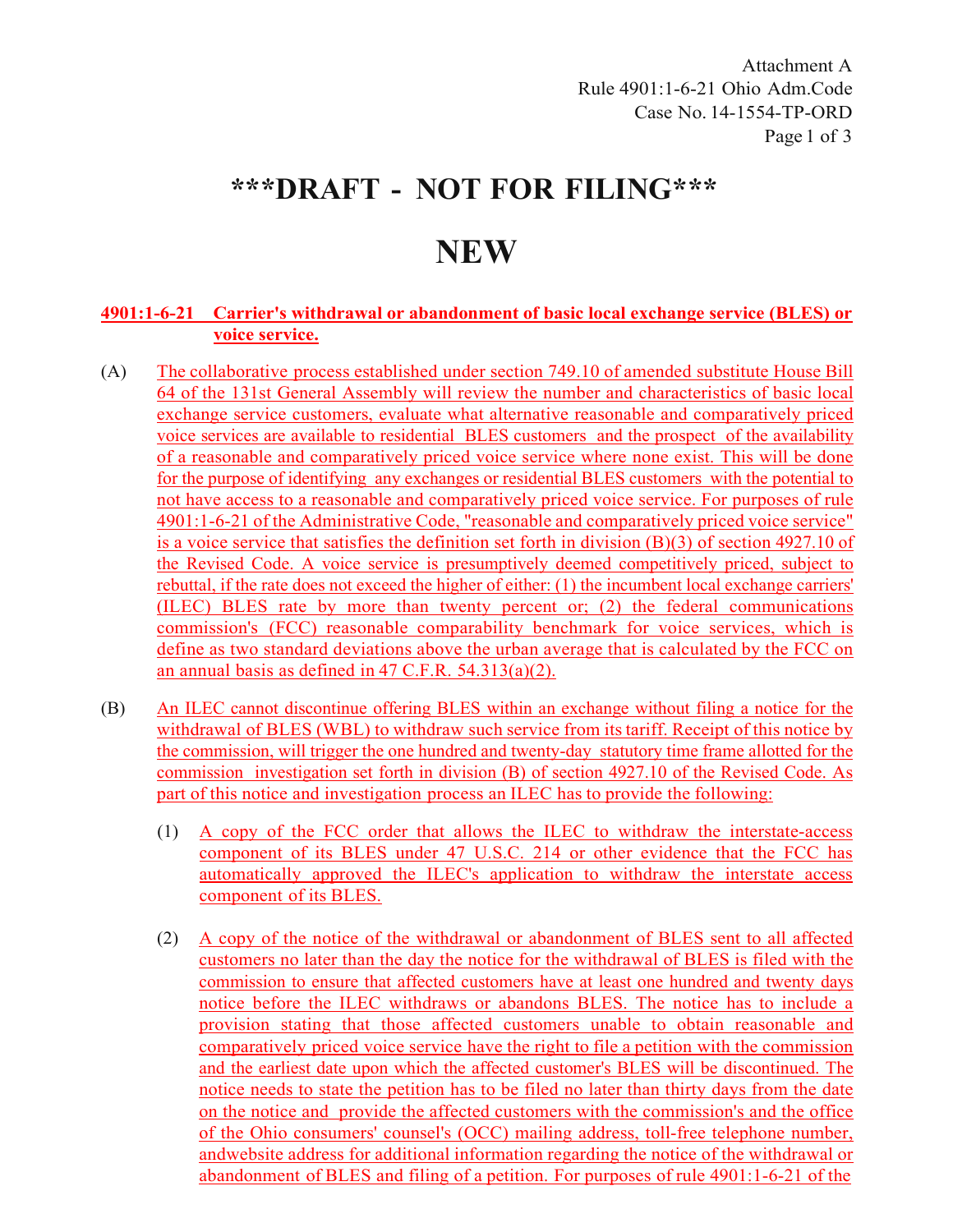Attachment A Rule 4901:1-6-21 Ohio Adm.Code Case No. 14-1554-TP-ORD Page 2 of 3

# **\*\*\*DRAFT - NOT FOR FILING\*\*\***

Administrative Code, "affected customers" means a residential customer receiving BLES that will be discontinued by the withdrawing or abandoning ILEC.

- (3) A copy of the notice published concurrent to the WBL filing. The notice has to be published one-time in the non-legal section of a newspaper of general circulation throughout the area subject to the application. The notice needs to provide the affected customers with the commission's and OCC's toll-free telephone number and website address for additional information regarding the application and filing of a petition.
- (4) An attachment to the notice will have to either: (1) reference any finding of providers of reasonable and comparatively priced voice service, identified by the collaborative process established under section 749.10 of amended substitute House Bill 64 of the 131st General Assembly, offering that voice service in the exchanges the ILEC is withdrawing or abandoning BLES with this notice; or (2) identify a provider of a reasonable and comparatively priced voice service offering that service, as of the date of the notice filing, to affected customers, regardless of the technology or facilities used by the provider. All affected customers do not have to receive service from the same provider of reasonable and comparatively priced voice service.
- (5) A clear and detailed description, including a map, of the geographic boundary of the ILEC's service area to which the requested withdrawal would apply.
- (C) If a residential customer to whom notice has been given, pursuant to paragraph  $(B)(2)$  of this rule, is unable to obtain reasonable and comparatively priced voice service upon the withdrawal or abandonment of BLES offered by an ILEC, the customer or their authorized representative may file a petition, in the assigned WBL case number, with the commission within thirty-days of receiving the notice. For purposes of this rule, a petition is a written statement in any format from an affected customer claiming that the customer will be unable to obtain reasonable and comparatively priced voice service upon the withdrawal or abandonment of BLES offered by an ILEC. Alternatively, if a residential customer is identified by the collaborative process established under section 749.10 of amended substitute House Bill 64 of the 131st General Assembly as a customer who will be unable to obtain reasonable and comparatively priced voice service upon the withdrawal or abandonment of BLES offered by an ILEC, that customer will be treated as though the customer filed a timely petition.
- (D) If no affected residential customers file a petition and no residential customers are identified by the collaborative process set forth in section 749.10 of amended substitute House Bill 64 of the 131st General Assembly, the ILEC's notice to withdraw or abandon will be deemed to have satisfied the requirements to withdraw or abandon BLES pursuant to section 4927.10 of the Revised Code.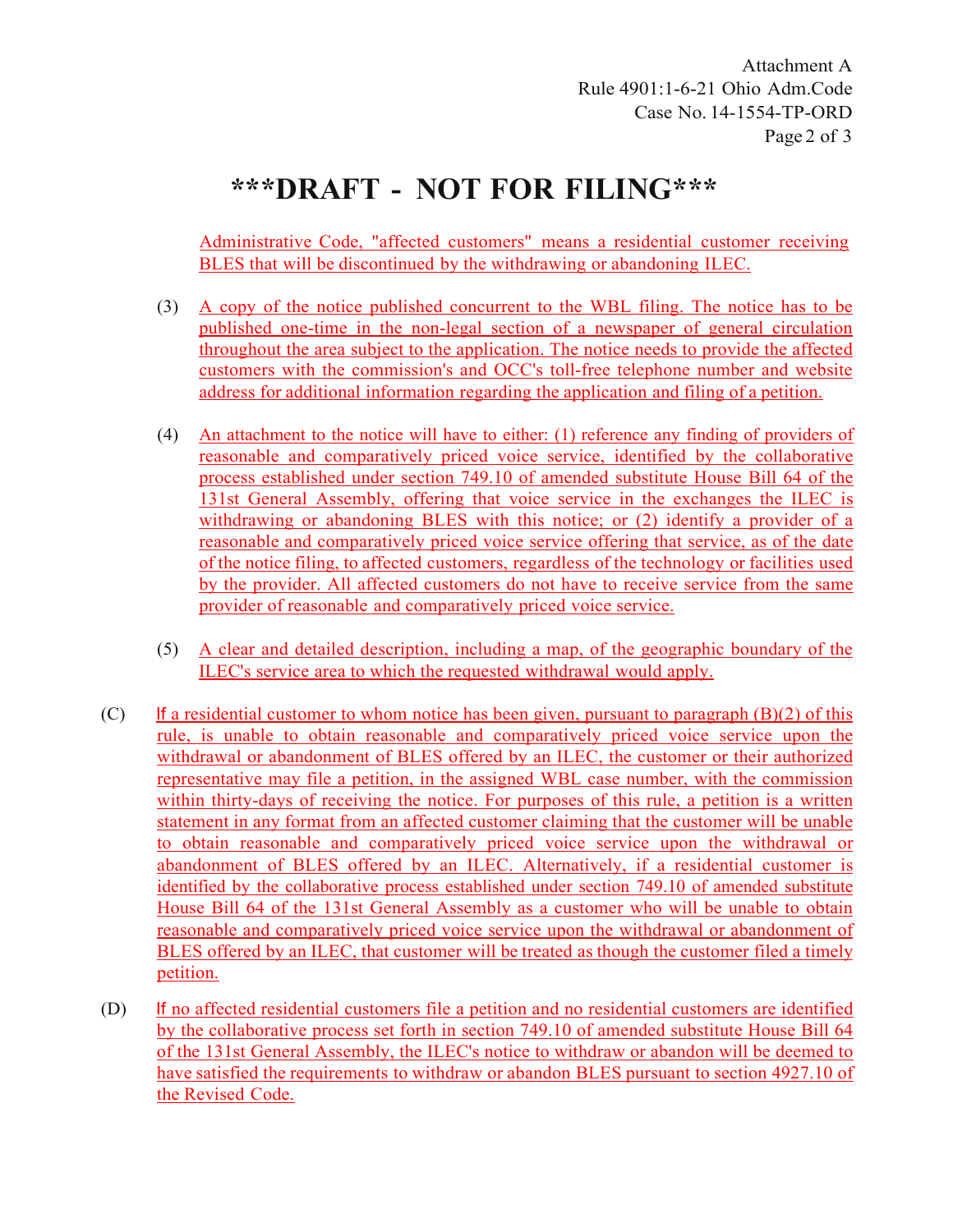Attachment A Rule 4901:1-6-21 Ohio Adm.Code Case No. 14-1554-TP-ORD Page 3 of 3

# **\*\*\*DRAFT - NOT FOR FILING\*\*\***

- (E) If the commission's investigation determines that no reasonable and comparatively priced voice service is available to the customer, identified in paragraph (C) of this rule, at the customer's residence and the commission cannot identify a willing provider of a reasonable and comparatively priced voice service to serve the customer, the ILEC requesting the withdrawal or abandonment will have to provide a reasonable and comparatively priced voice service, via any technology or service arrangement, to the customer at the customer's residence for not less than twelve months from the date of the order issued by this commission. This order will also address all petitions filed or all customers identified through the collaborative process. For purposes of rule 4901:1-6-21 of the Administrative Code, "willing provider" is any provider, identified by the commission through its investigation process, voluntarily offering a reasonable and comparatively priced voice service at the customer's residence, to any residential customer affected by the withdrawal or abandonment of BLES.
	- (1) If after the initial twelve-month period, the commission has not identified a willing provider of a reasonable and comparatively priced voice service to serve the customers, identified in paragraph (C) of this rule, the ILEC requesting the withdrawal or abandonment will have to continue to provide a reasonable and comparatively priced voice service, via any technology or service arrangement, to the customer at the customer's residence for an additional twelve-month period.
	- (2) If after the second twelve-month period, the commission has not identified a willing provider of a reasonable and comparatively priced voice service to serve the customers, identified in paragraph (C) of this rule, the ILEC requesting the withdrawal or abandonment will have to continue to provide a reasonable and comparatively priced voice service, via any technology or service arrangement, to the customer at the customer's residence until otherwise authorized by the commission.
- (F) If the sole provider of voice service seeks to withdraw or abandon such voice service, it has to notify the Commission at least thirty days prior to the withdrawal or abandonment through the filing of a withdrawal of voice service (WVS) consistent with the authority granted to the commission in division (A) of section 4927.03 of the Revised Code.
- (G) Pursuant to receiving such notice referenced in paragraph (F), if the Commission determines that: (1) a residential customer of voice service will not have access to 9-1-1 service if the customer's current provider withdraws or abandons its voice service; or (2) the current provider of voice service is the sole provider of emergency servicesto residential customers, pursuant to the authority granted to the commission in division (A) of section 4927.03 of the Revised Code, that provider may be subject to all the provisions of this rule, on a case-bycase basis.